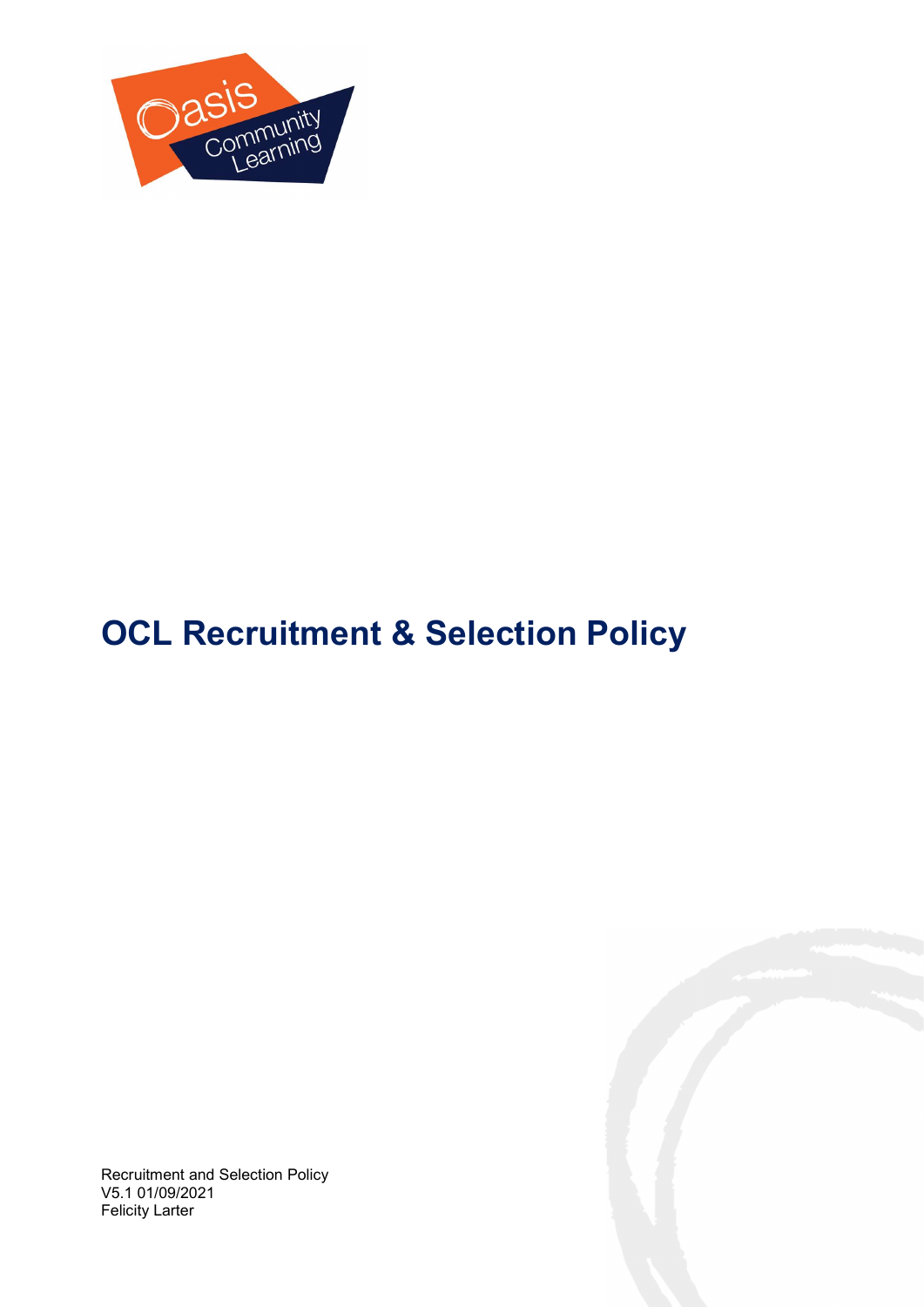

# Document Control

#### Changes History

| <b>Version</b> | <b>Date</b> | <b>Amended by</b>                                            | <b>Recipients</b>                 | <b>Purpose</b>                                                                                                                                                  |
|----------------|-------------|--------------------------------------------------------------|-----------------------------------|-----------------------------------------------------------------------------------------------------------------------------------------------------------------|
| 2.0            | 01/09/2016  | GL, Head of OCL<br>Recruitment                               | All Oasis<br><b>Staff</b>         | Updated                                                                                                                                                         |
| 3.0            | 08/06/2017  | GL, Head of OCL<br>Recruitment & Learning<br>and Development | All Oasis<br><b>Staff</b>         | Updated                                                                                                                                                         |
| 4.0            | 01/09/2018  | GL, Head of OCL<br>Recruitment & Learning<br>and Development |                                   | Updated in line with<br>new KCSIE                                                                                                                               |
| 5.0            | 01/07/2019  | FRL, PDBP- South West                                        | All OCL<br><b>Staff</b>           | Reviewed and<br>amended to<br>incorporate other<br>existing policies and<br>guidance and updated<br>in line with KCSIE 2019<br>and EISSR 2014                   |
| 5.1            | 01/09/2021  | FRL, PDBP - SW&SC                                            | All OCL<br>Staff via<br>Oasiszone | Reviewed and<br>amended to<br>incorporate KCSIE<br>2021 changes; removal<br>of references to<br><b>Academy Councillors</b><br>and Governance<br><b>Services</b> |

#### Approvals

This document requires the following approvals.

| <b>Name</b>       | <b>Position</b>                                                    | Date<br>Approved | <b>Version</b> |
|-------------------|--------------------------------------------------------------------|------------------|----------------|
| John Barneby      | <b>Acting Director HR</b>                                          | 101/09/2016      | 2.0            |
| Joy Madeiros      | Global CEO                                                         | 01.07.2019       | 5.0            |
| <b>Paul Tarry</b> | Director of People, Culture and<br><b>Organisation Development</b> | 01.09.2021       | 5.1            |

#### Position with the Unions

Does the policy require consultation with the National Unions under our recognition agreement?

Recruitment and Selection Policy V5.1 01/09/2021 Felicity Larter ☐ Yes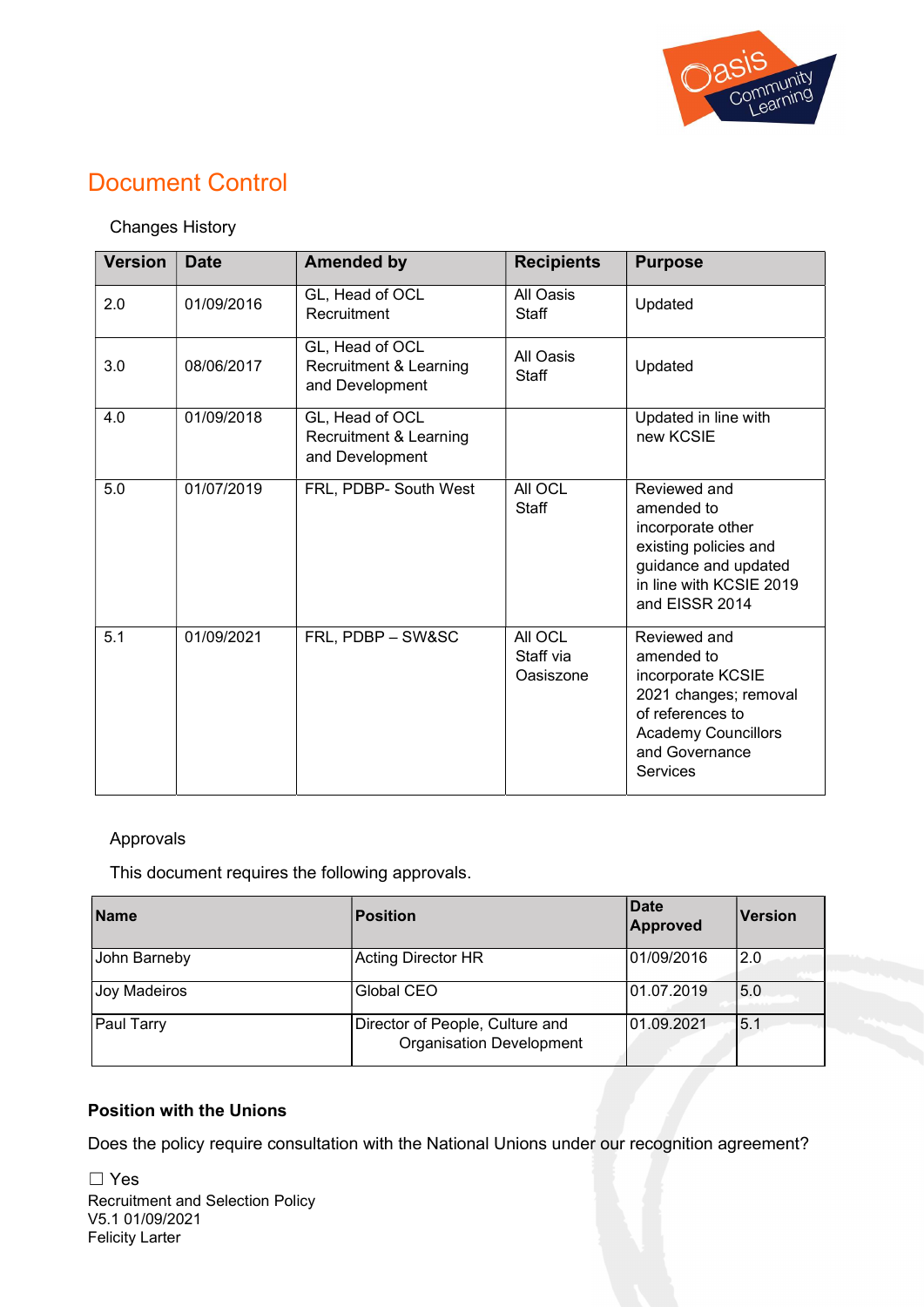

☒ No

- If the answer is yes, the policy status is:
- □ Consulted and Approved
- ☐ Consulted and Not Approved
- □ Awaiting Consultation

Distribution

This document has been distributed to:

| <b>Name</b>                                                                                          | <b>Position</b> | <b>Date</b> | <b>Version</b> |
|------------------------------------------------------------------------------------------------------|-----------------|-------------|----------------|
| All Oasis Academy Principals                                                                         |                 | 02/09/2016  | 2.0            |
| All Academies Staff And Oasis<br>Centre Staff                                                        |                 | 02/09/2016  | 2.0            |
| All Academy and National Service<br>Staff and to prospective staff<br>via Academy and OCL<br>website |                 | 01.07.2019  | 5.0            |
|                                                                                                      |                 |             |                |

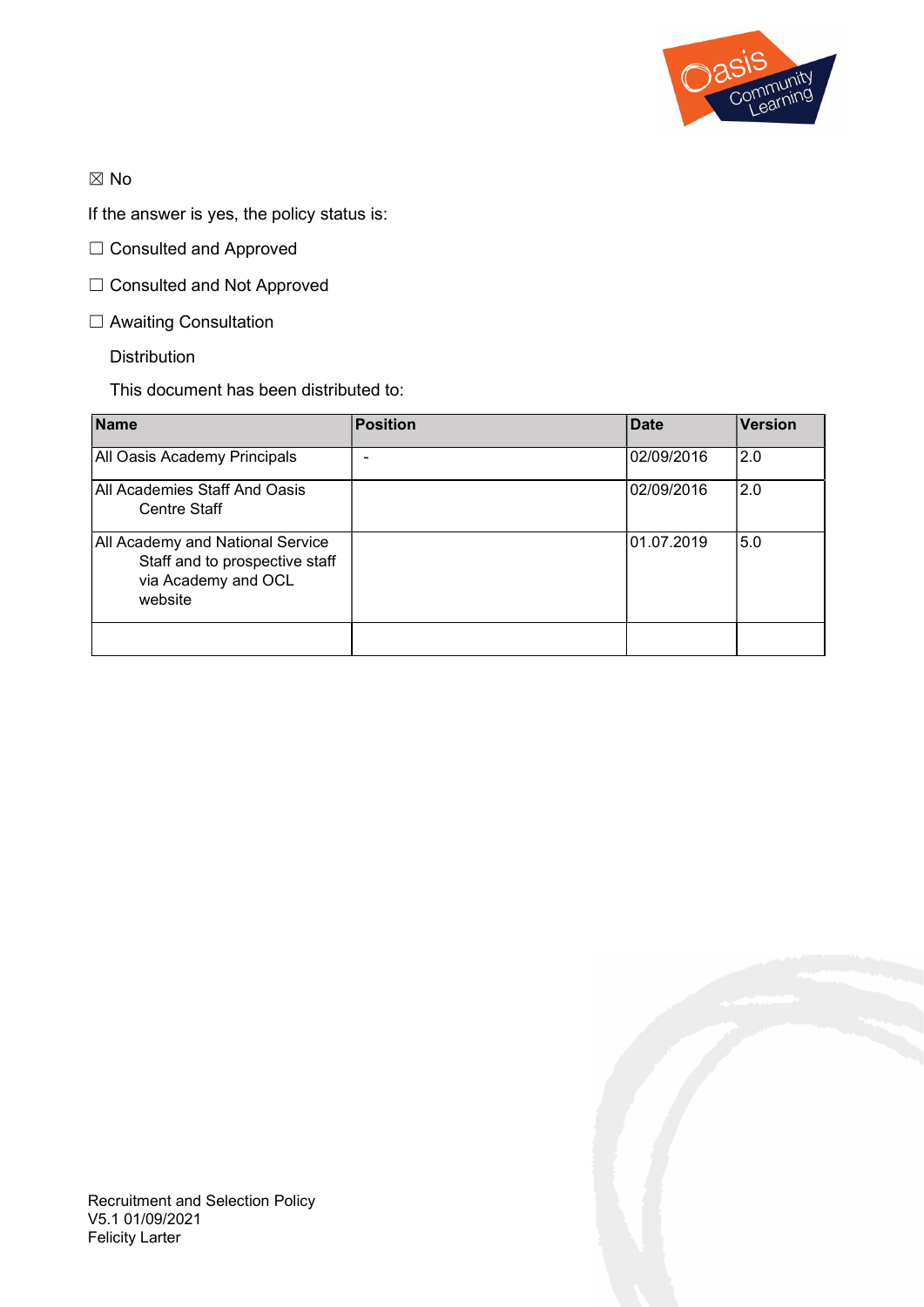# **CONTENTS**

| 1.                                                                                         |                                                                                             |  |  |
|--------------------------------------------------------------------------------------------|---------------------------------------------------------------------------------------------|--|--|
| 2.                                                                                         |                                                                                             |  |  |
| 3.                                                                                         |                                                                                             |  |  |
| 4.                                                                                         |                                                                                             |  |  |
| 5.                                                                                         |                                                                                             |  |  |
| 6.                                                                                         |                                                                                             |  |  |
| 7.                                                                                         |                                                                                             |  |  |
| PART ONE: Vetting and barring checks for Employees (including apprentices, casual and zero |                                                                                             |  |  |
| 1.                                                                                         |                                                                                             |  |  |
| 2.                                                                                         |                                                                                             |  |  |
| 3.                                                                                         |                                                                                             |  |  |
| 4.                                                                                         |                                                                                             |  |  |
| 5.                                                                                         |                                                                                             |  |  |
| 6.                                                                                         |                                                                                             |  |  |
| 7.                                                                                         |                                                                                             |  |  |
| 8.                                                                                         |                                                                                             |  |  |
| 9.                                                                                         |                                                                                             |  |  |
|                                                                                            | PART TWO: Vetting and barring checks for agency/supply staff, trainee teachers, volunteers, |  |  |
|                                                                                            |                                                                                             |  |  |
| 1.                                                                                         |                                                                                             |  |  |
| 2.                                                                                         |                                                                                             |  |  |
| 3.                                                                                         |                                                                                             |  |  |
| 4.                                                                                         |                                                                                             |  |  |
| 5.                                                                                         |                                                                                             |  |  |
| 6.                                                                                         |                                                                                             |  |  |
|                                                                                            |                                                                                             |  |  |
|                                                                                            |                                                                                             |  |  |
|                                                                                            | <b>Recruitment and Selection Policy</b><br>V5.1 01/09/2021                                  |  |  |

Felicity Larter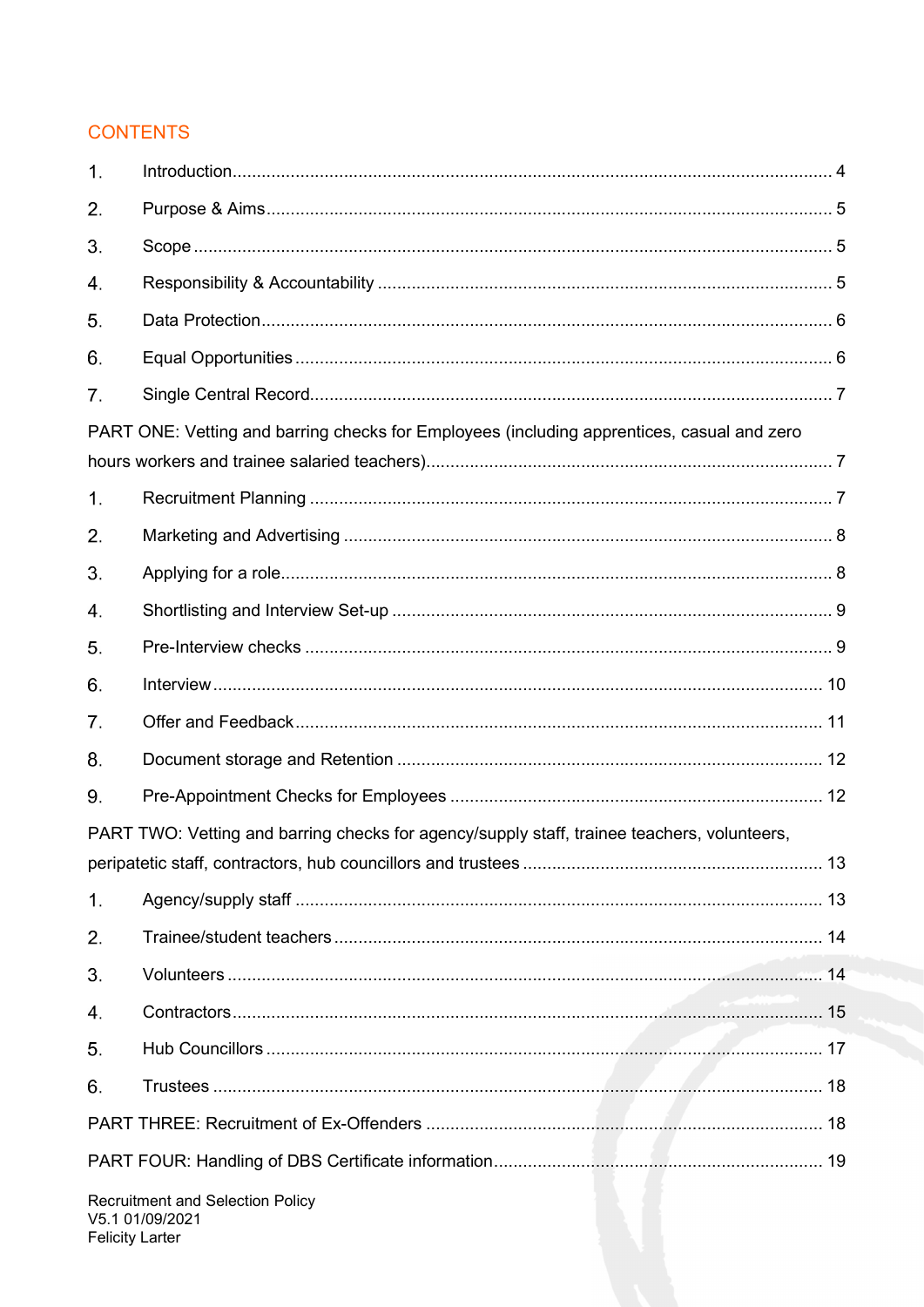

### 1. Introduction

In the process of recruitment and selection the Oasis vision is important. Our vision is for community – a place where everyone is included, making a contribution and reaching their Godgiven potential. Our ethos is a statement of who we are and it is an expression of our character. Rooted in the story and beliefs of Oasis, we describe our ethos through a particular set of values that inform and provide the lens on everything we do.

- A passion to include
- A desire to treat people equally respecting differences
- A commitment to healthy, open relationships
- A deep sense of hope that things can change and be transformed
- A sense of perseverance to keep going for the long haul

It is these ethos values that we want to be known for and live by. It is these ethos values that also shape our policies. They are the organisational values we aspire to. We are committed to a model of inclusion, equality, healthy relationships, hope, and perseverance throughout all the aspects of the life and culture of every Oasis Hub and community.

Everyone who is part of Oasis needs to align themselves to these ethos values. The values themselves are inspired by the life, message and example of Jesus but we make it clear that we will not impose the beliefs that underpin our ethos values. We recognise and celebrate the richness that spiritual and cultural diversity brings to our communities. We respect the beliefs and practices of other faiths and will provide a welcoming environment for people of all faiths and those with none.

#### The Oasis 9 Habits

The Oasis Ethos is aspirational and inspirational and something that we have to constantly work at. It is important to remember that every organisation is made up of its people, and people don't always get things right every day. This means that there can sometimes be a dissonance between what we say we are, as stated in our ethos values, and what we actually do and experience.

Recognising this is helpful because it reminds us that we each have things to work on; we have space to grow, develop and change to become the best version of ourselves.

To help us in this process of personal growth and development we have the Oasis 9 Habits. It is our bespoke and unique approach to character development. We know that by living the way of the habits, the Oasis Ethos behaviours we aspire to will become second nature to us.

We also believe that this process of continually developing our character and being transformed to become the best version of ourselves is really important for every staff member and student. Therefore, we actively promote and practice the Oasis 9 Habits which are an invitation to a way of life characterised by being compassionate, patient, humble, joyful, honest, hopeful, considerate, forgiving and self-controlled.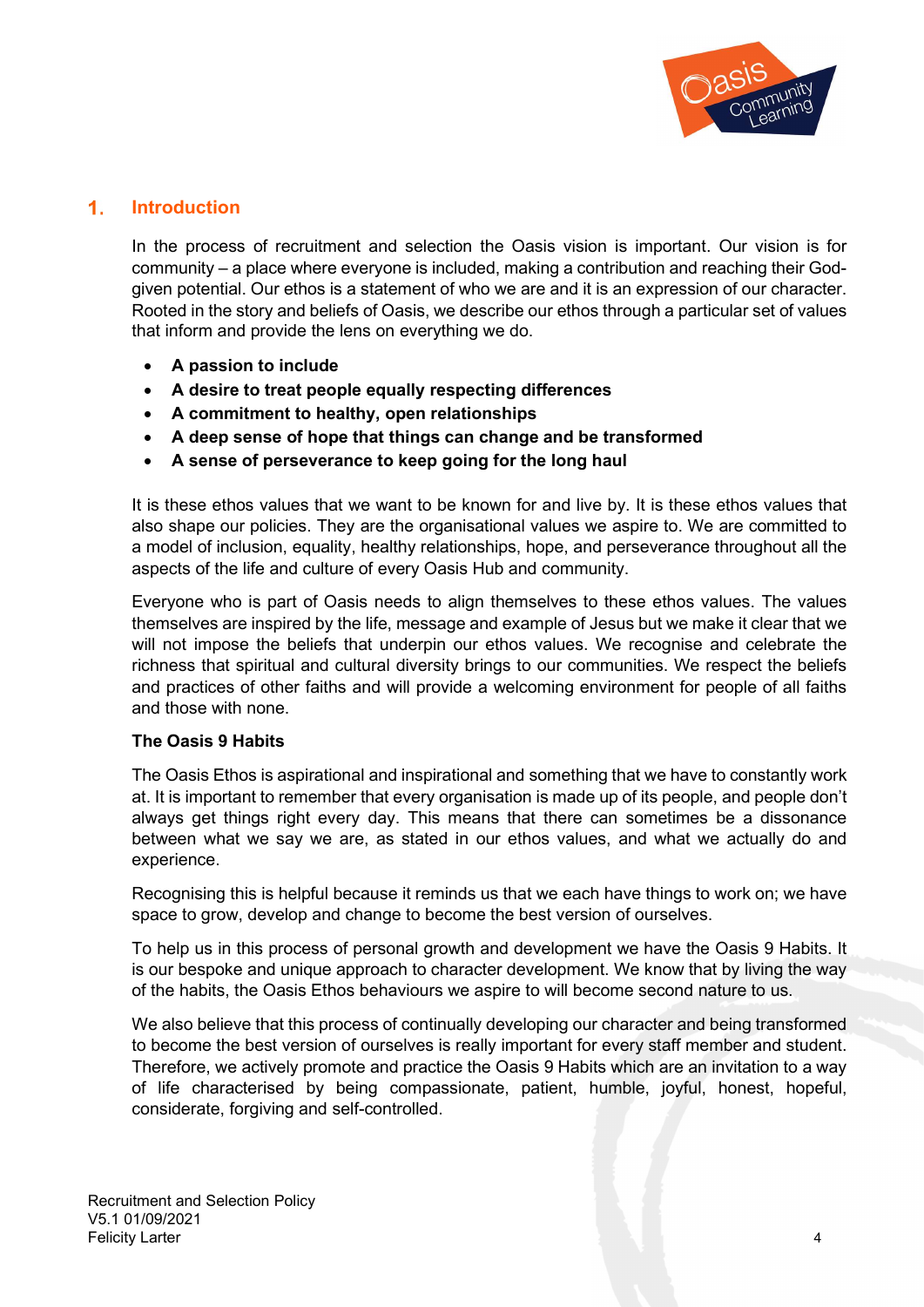

We believe that by becoming people who live this way, by becoming the best version of ourselves, we are transformed, and we are also able to play our part in bringing transformation locally, nationally and globally.

In light of the Oasis vision, Ethos and 9 Habits, we aim to create an organisational culture that promotes flourishing and positive wellbeing for every member of staff and student – to create environments where people can discover the wholeness of life. The word we use to describe this is Shalom. Shalom means peace, wellbeing, wholeness, nothing broken, nothing missing, everything as it should be. Along with our ethos and 9 Habits this provides a lens through which to focus - facilitating the flourishing of staff, students.

- 1.1. In line with the Oasis vision, Ethos and 9 Habits, Oasis Community Learning (OCL) recognises that our staff are precious and valuable and are fundamental to the realisation of our vision is to create 'Exceptional Education at the Heart of the Community'. Therefore, robust recruitment and selection processes are crucial, and a strategic and professional approach is essential, to be able to attract and retain staff of the highest calibre.
- 1.2. OCL is committed to safeguarding and promoting the welfare of children and young people. We expect all staff to share this commitment and to undergo appropriate checks, including enhanced Disclosure and Barring Service (DBS) checks.
- 1.3. This policy serves to ensure OCL's statutory obligations including those contained within Keeping Children Safe in Education: Statutory guidance for schools and colleges (KCSIE), the Education (Independent School Standards) Regulations 2014 (EISSR), Working together to Safeguard Children: A guide to inter-agency working to safeguard and promote the welfare of children (July 2018), the Equality Act 2010 and the UK GDPR and Data Protection Act 2018 (DPA).

# 2. Purpose & Aims

- 2.1. To ensure that we attract, recruit and retain the best possible people to work within and for our academies.
- 2.2. To safeguard children and young people within our academies by ensuring that our practices deter, identify and reject people who are unsuitable to work with children and young people.

#### 3. Scope

3.1. This policy covers the recruitment and/or appointment of employees, apprentices, agency/supply staff, casual workers, volunteers, peripatetic staff, contractors and consultants, trainee/student teachers, Hub councillors, and trustees. Part 1 covers employees (which includes apprentices, casual or zero hour's workers). Part 2 covers supply/agency staff, volunteers, peripatetic staff, contractors, trainee/student teachers, Hub councillors and trustees.

# 4. Responsibility & Accountability

4.1. Safeguarding and promoting the welfare of children is everyone's responsibility. Everyone who comes into contact with children and their families and carers has a role to play'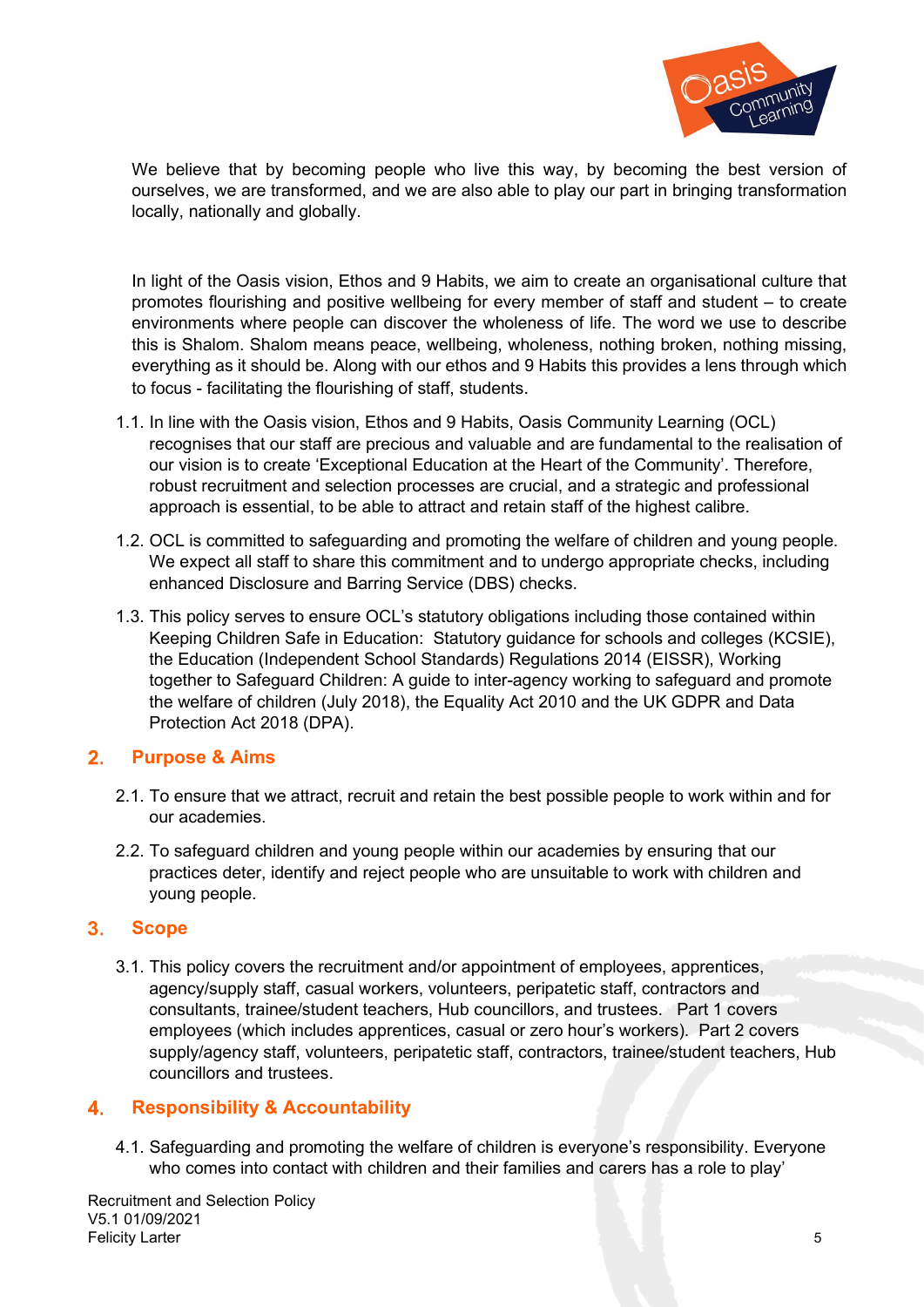

- 4.2. The OCL People Directorate are responsible for the development and update of policies relating to recruitment and selection.
- 4.3. The Principal/Executive Principal (or Line Manager of National Service staff) is primarily responsible for compliance with the provisions of KCSIE and the EISSR and with employment law and human resources best practice and therefore the implementation of this Policy and the policies and procedures referred to within this Policy within their academy or function.
- 4.4. The Principal or Line Manager is responsible for ensuring that those, to whom responsibilities within this Policy and the policies and procedures referred to herein are delegated on a day to day basis, receive appropriate training and support to fulfil those responsibilities. As a minimum requirement, at least one member of all selection panels must have undertaken Safer Recruitment in Education Training.

#### Data Protection

- 5.1. Those seeking to work for OCL are referred to the Candidate Privacy Notice and the General Privacy Notice on the OCL website.
- 5.2. Information about the handling of DBS Certificates is contained within Part Four of this Policy.

#### Equal Opportunities

- 6.1. Guided by our Ethos, OCL seeks to operate an open, fair and consistent recruitment and selection process where all applicants are given equal opportunity to be successful and recruitment is conducted in a professional and timely manner.
- 6.2. We are committed to providing equality and fairness for all our recruitment and employment practices ensuring that no-one is discriminated against on the grounds of personal differences such as age, disability, gender reassignment, marriage and civil partnership, pregnancy and maternity, race, religion or belief, sex, sexual orientation1 or any other political or personal beliefs.
- 6.3. We will implement all necessary action and training to ensure our commitments to equality of treatment and ensure that outcomes are fulfilled. We will regularly monitor and review progress made in this respect.
- 6.4. This policy should be read in conjunction with OCL's Equality and Diversity Policy.
- 6.5. Information about the Recruitment of Ex-Offenders is contained within Part Three of this Policy.
- 6.6. If a member of staff involved in the recruitment process has a close personal or familial relationship with an individual seeking to work for OCL they must declare this as soon as known to their line manager and/or the Principal. This person must not participate in the recruitment and selection process unless in exceptional circumstances and with the written authorisation of the Regional Director or the Head of Service/Directorate (as appropriate). If

<sup>&</sup>lt;sup>1</sup> More information on protected characteristics can be found in the Equality Act 2010.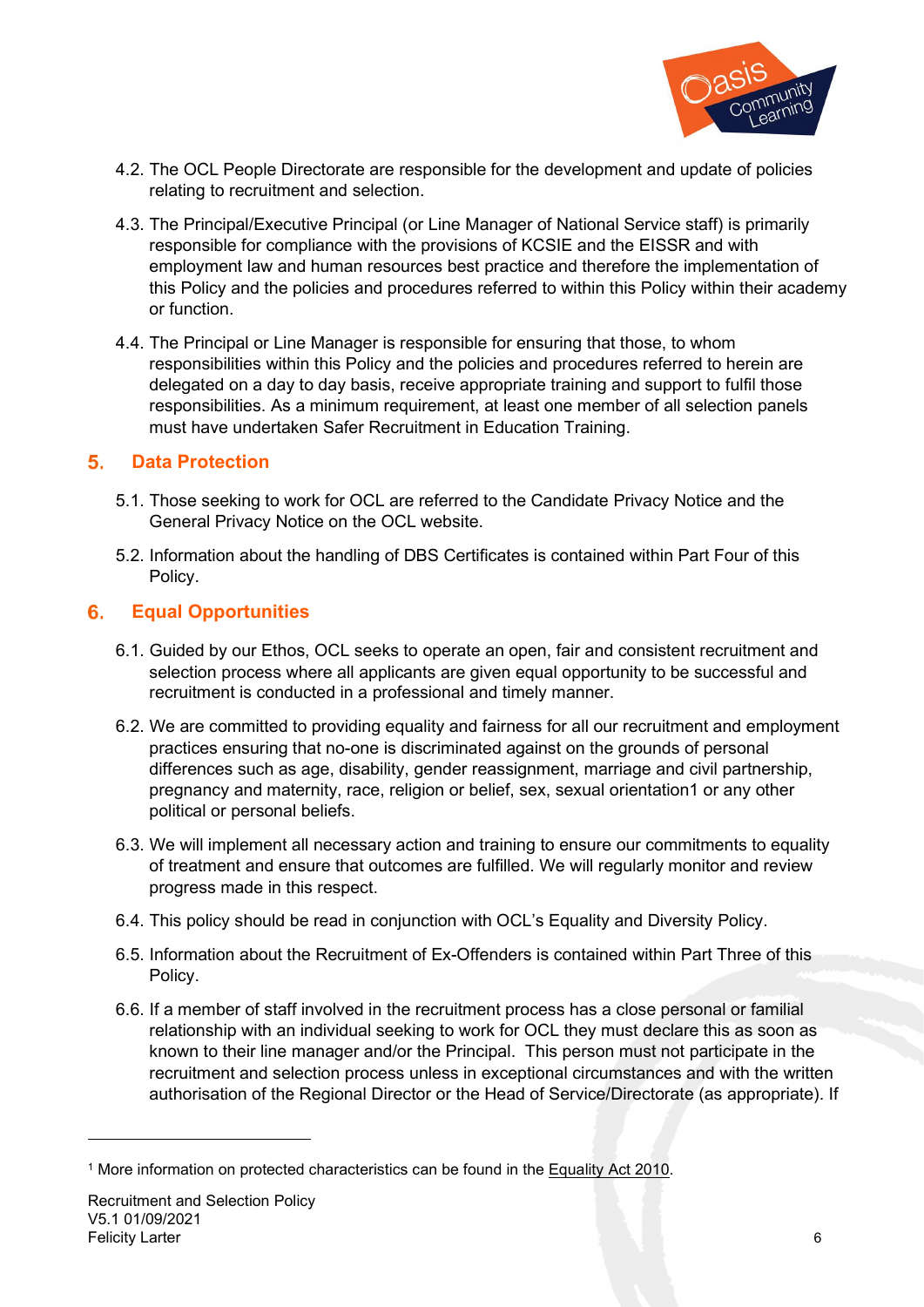

the Regional Director or Head of Service/Directorate is the person in question, then they must obtain written authorisation from either the OCL COO or CEO.

#### **7.** Single Central Record

- 7.1. OCL must by law maintain a Single Central Record (SCR) which records all of the vetting and barring checks that have been undertaken in respect of those working with or for OCL, whether for a national service or based in an Academy.
- 7.2. Each Academy has its own SCR pages which must be in the prescribed OCL format and stored in the 'HR – Academy Documents' section of the Oasis Zone which has been set-up with appropriate restricted access. This record must include all "staff" which includes: employees (including casual or zero hours workers), supply/agency staff, volunteers and contractors (those engaged under a contract to provide a service to the organisation or its students).
- 7.3. Those employed or engaged to deliver a national service will be included on the National Service pages of the SCR.
- 7.4. The SCR should record when the relevant safeguarding checks have been carried out, who undertook/verified the check and in many cases, what evidence was used/seen to satisfy the check.
- 7.5. The Principal of an Academy is ultimately responsible for their academy's SCR pages, but day to day maintenance of the SCR may be appropriately delegated. Responsibility for the National Service SCR pages is held by the Chief Operating Officer, but maintenance of the SCR may be appropriately delegated.

#### PART ONE: Vetting and barring checks for Employees (including apprentices, casual and zero hours workers and trainee salaried teachers)

#### 1. Recruitment Planning

- 1.1. When a vacancy occurs due to a member of staff leaving, the Principal/Line Manager should review the vacancy and decide whether it requires filling in its current form (or indeed at all) based on business need, budgets and other relevant factors.
- 1.2. All positions require a Job Description and Person Specification (JDPS). For existing positions, the JDPS must be reviewed prior to recruitment to ensure it is still fit for purpose. Inaccurate or incomplete job descriptions can have a significant impact on the quantity and quality of candidates attracted and can also lead to misconceptions for new employees. Where amendments are required, the JDPS should be re-evaluated.
- 1.3. For brand new positions, a new JDPS must be drafted and evaluated. All job descriptions must contain standard safeguarding wording, as contained in the template JDPS.
- 1.4. Salaries for all Leadership posts must be calculated in line with the OCL Leadership Pay Policy.
- 1.5. A Hiring Requisition must be completed for all appointments (whether within or outside of budget) and submitted to the specified approval channels for authorisation before recruitment can commence.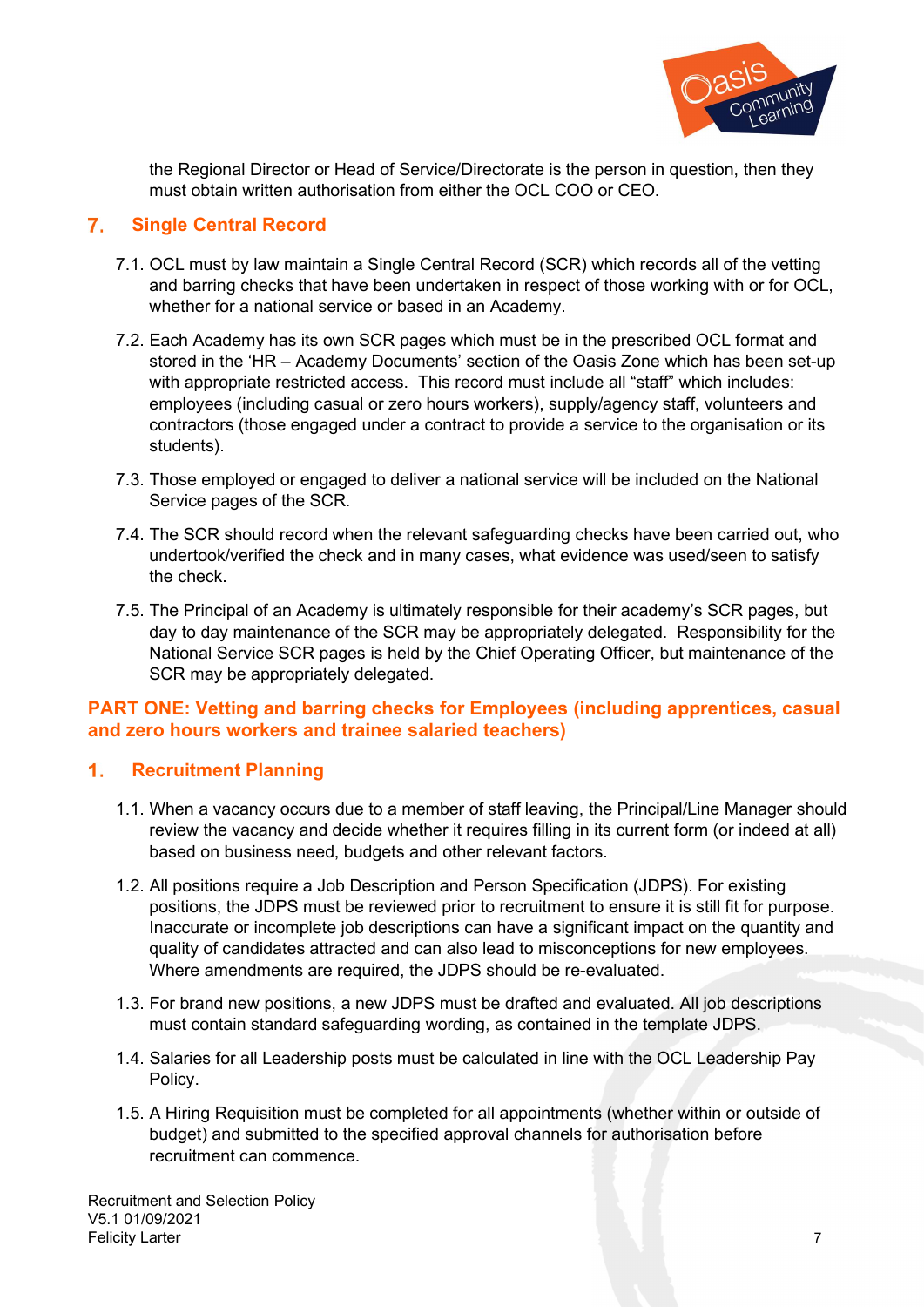

1.6. Once the Hiring Requisition is approved, a planning meeting should take place to agree the key details of the campaign (advertising and interview dates, media, selection panel members etc.).

# 2. Marketing and Advertising

- 2.1. The Principal/Line Manager must determine the extent of the advertising campaign mindful of the OCL commitments to 'inclusion', 'being able to make a contribution' and 'reaching your God given potential'. Wherever possible, vacancies will be advertised both externally and internally within the OCL group for a minimum of 14 days through mediums which afford the widest possible audience.
- 2.2. OCL recognises that the standard way to recruit staff is by advertising all posts externally. OCL will also always advertise all vacancies internally.
- 2.3. OCL will choose at times, when appropriate, only to advertise internally. Where OCL chooses to advertise internally only, OCL will be transparent about its intentions to provide development opportunities to existing staff rather than advertising externally.
- 2.4. Wherever OCL needs to make efficiencies by reducing the numbers of staff posts in favour of the creation of fewer new posts, OCL will always seek first to retain existing staff in the new posts rather than creating more staff losses by advertising for the new posts.
- 2.5. Where there are reasonable operational requirements to make an appointment without any form of advertising, this will only be supported if a case is made and approved by the National Pay Committee.
- 2.6. Advertising decisions should be made based on the type of role, likely candidate pool and budget limitations. Adverts are the key means for attracting candidates. Care should be taken to ensure the advert accurately reflects the role and organisation and entices candidates to apply for the position.
- 2.7. All adverts must contain a short statement on Equal Opportunities, Fluency Duty (where relevant) and Safer Recruitment, as detailed in the Recruitment Advert Template. It is also important to ensure that the advert copy promotes equality of opportunity and does not include any language that could be deemed discriminatory.
- 2.8. All adverts should be written and published in line with OCL Brand Guidelines2

# 3. Applying for a role

- 3.1. Alongside the Recruitment Advert, each vacancy requires an Application Form, Equal Opportunities Monitoring Form, Candidate Privacy Notice and JDPS.
- 3.2. Academies and line managers are free to create "Candidate Packs" providing information about the Academy and/or organisation however nothing in these documents should conflict with the provisions or requirements of this Policy.
- 3.3. Recruiters must use the OCL Application Forms (Leaders, Teachers & Support Staff, and Volunteers) for the appointment of all staff, which are contained within the Recruitment

<sup>&</sup>lt;sup>2</sup> Please contact the Communications Team (Comms@oasisuk.org) for any queries or assistance in this area.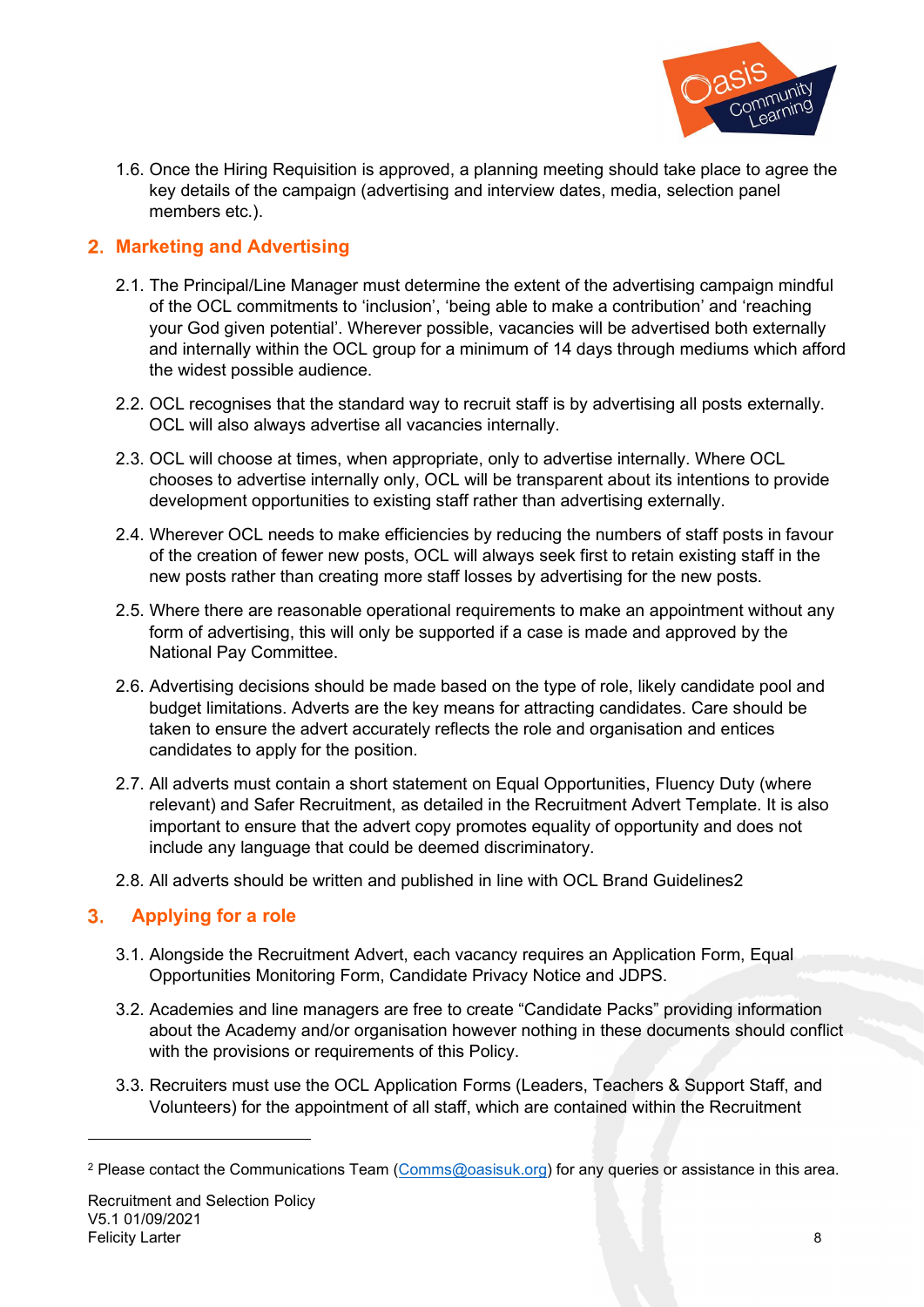

Toolkit. A CV is not acceptable as a method of application. It does not provide a common data set, may allow candidates to omit information and does not comply with safer recruitment guidance.

#### 4. Shortlisting and Interview Set-up

- 4.1. Shortlisting must be undertaken separately by at least two people, before coming together to finalise the shortlist. At least one member of the shortlisting panel must be Safer Recruitment trained.
- 4.2. Shortlisting must be undertaken using agreed criteria based on the JDPS and be documented for audit and scrutiny purposes. A suggested Shortlisting Matrix can be found in the Recruitment Toolkit.
- 4.3. The shortlisting panel should identify gaps in employment and any discrepancies on the Application Form. If shortlisted, these must be investigated at (or before) interview.
- 4.4. Once the shortlist is agreed, the shortlisted candidates must be invited to attend for interview in writing (Invitation to Interview Letter). The invite must:
- 4.4.1 confirm the date and time, format for the day and any preparation required;

 4.4.2 provide details of the documents the candidate must bring to the interview (Documents to Bring to Interview);

 4.4.3 enclose the DBS Self Declaration Form and Childcare Disqualification Declaration Form (where required for the role), which must be completed prior to and brought to the interview in a sealed envelope.

4.5. All unsuccessful candidates should be informed of the outcome of their application as soon as possible following the shortlisting process.

#### Pre-Interview checks

- 5.1. At least two references must be sought for all shortlisted candidates prior to interview using the OCL Reference Request Template(s) to cover a minimum of three years prior to the date of their application. One of these references must be sought from their current/most recent employer.
- 5.2. If a candidate has previously worked (whether as an employee, volunteer or on a supply basis) in a school or other education setting or situation involving working with children (Scouts, sports coaching, Outward Bound, or similar) then a reference must be sought from that organisation which confirms the role they held, the dates on which they worked at/for that organisation and, their reason for leaving.
- 5.3. If the candidate has worked through a supply agency during the three years prior to their application, references should be sought direct from the last supply agency and from any education setting where the candidate has been placed for 4 or more consecutive weeks.
- 5.4. A reference must be addressed to a senior person within the organisation ie the Principal/Headteacher within a school, the Managing Director within a business, the Chief Executive within a charity – not to a colleague or the candidate's immediate line manager (although these may be copied into any request out of courtesy and/or to encourage a timely response).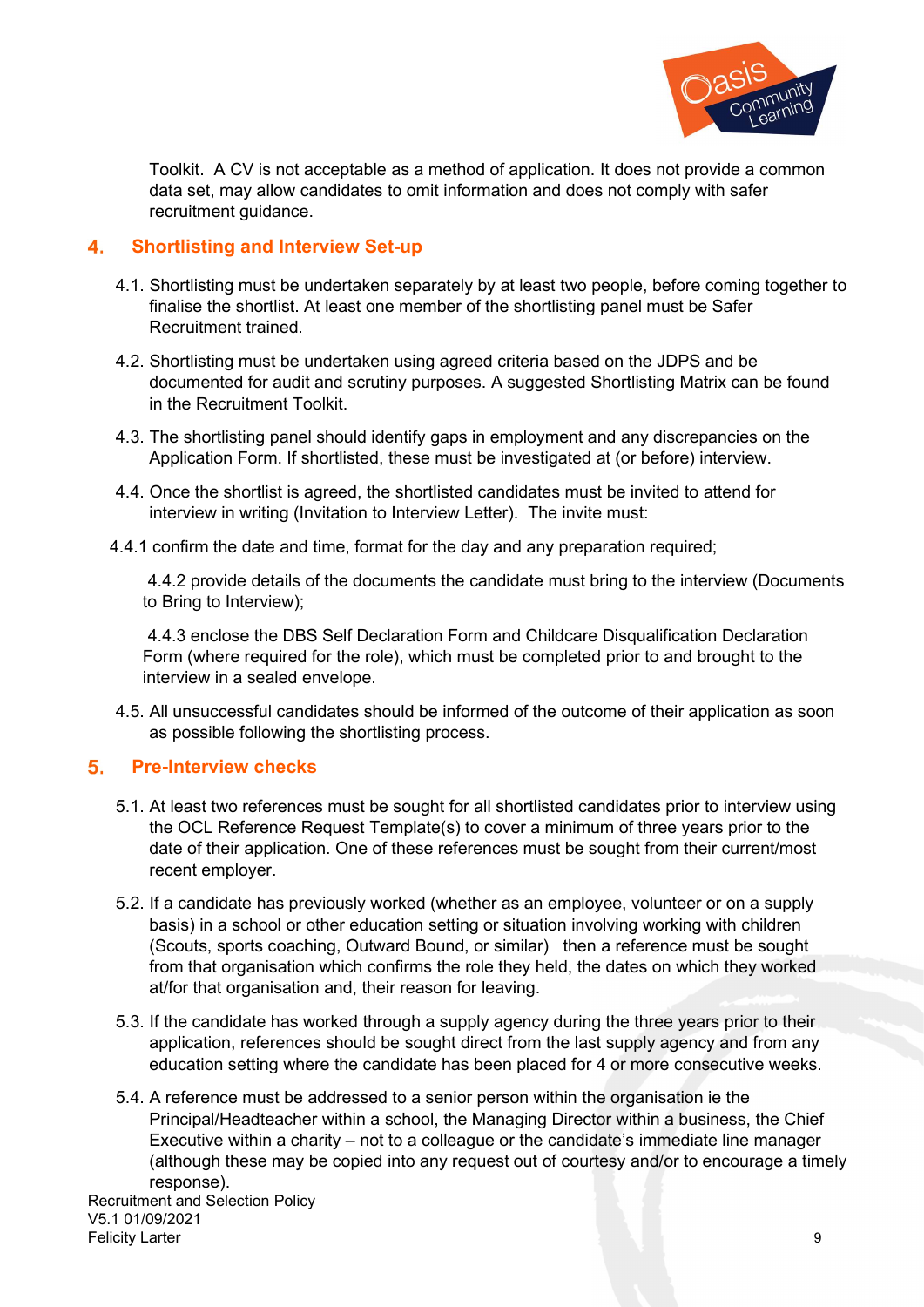

- 5.5. An employer should only be providing one reference for and on behalf of their organisation. A referee must be employed by the organisation on behalf of whom it is providing a reference (for whom the candidate previously worked/was employed by).
- 5.6. Open references or testimonials supplied directly by the candidate cannot be accepted.
- 5.7. Employment reference requests must be sent to and received from a professional email address in order to ensure the legitimacy of the referee.
- 5.8. A copy of the email or letter requesting the reference must be retained on the candidate's file (and if successful, moved to their personnel file) as evidence that a request has been made.
- 5.9. A copy of the email returning the completed Reference Request Template must be retained on the candidate's file (and if successful, moved to their personnel file) as evidence of the source of the completed Reference Request Template
- 5.10 On receipt, references should be checked to ensure that all specific questions have been answered satisfactorily. The referee should be contacted to provide further clarification as appropriate, for example if the answers are vague or if insufficient information is provided. This level of enquiry would normally be undertaken by the Academy Principal or Service Line Manager. In the event new information is disclosed verbally, notes from the call should be emailed to referee to verify the information. They should also be compared for consistency with the information provided by the candidate on their application form. Any discrepancies should be taken up with the candidate.
- 5.11 For internal candidates, a reference is required from their current Line Manager and, where the role applied for will have a regional or national responsibility, from the Principal of their Academy.

#### 6. Interview

- 6.1 Prior to the commencement of the Interview, the candidate must produce the following:
	- 6.1.1 Evidence of identity
	- 6.1.2 Original relevant qualification certificates

 6.1.3 Evidence of right to work in the UK which will be verified, photocopied (the person responsible for verification noting their name, position, date and signature on each copy)

 6.1.4 A completed DBS Self Declaration Form and Childcare Disqualification Declaration Form (where required for the role).

- 6.2 All interview panels must contain at least two people (a minimum of three for leadership posts). Panel members should be chosen based on the nature of the role and seniority of the position. At least one panel member must have completed Safer Recruitment Training and should be involved at all stages of the process.
- 6.3 Considerable care needs to be taken over the practical arrangements for the interview day(s). Where candidates have indicated that they have a disability which requires a reasonable adjustment to be made, they should be consulted in advance how the process can be made accessible for them and timely plans must be made for adjustment.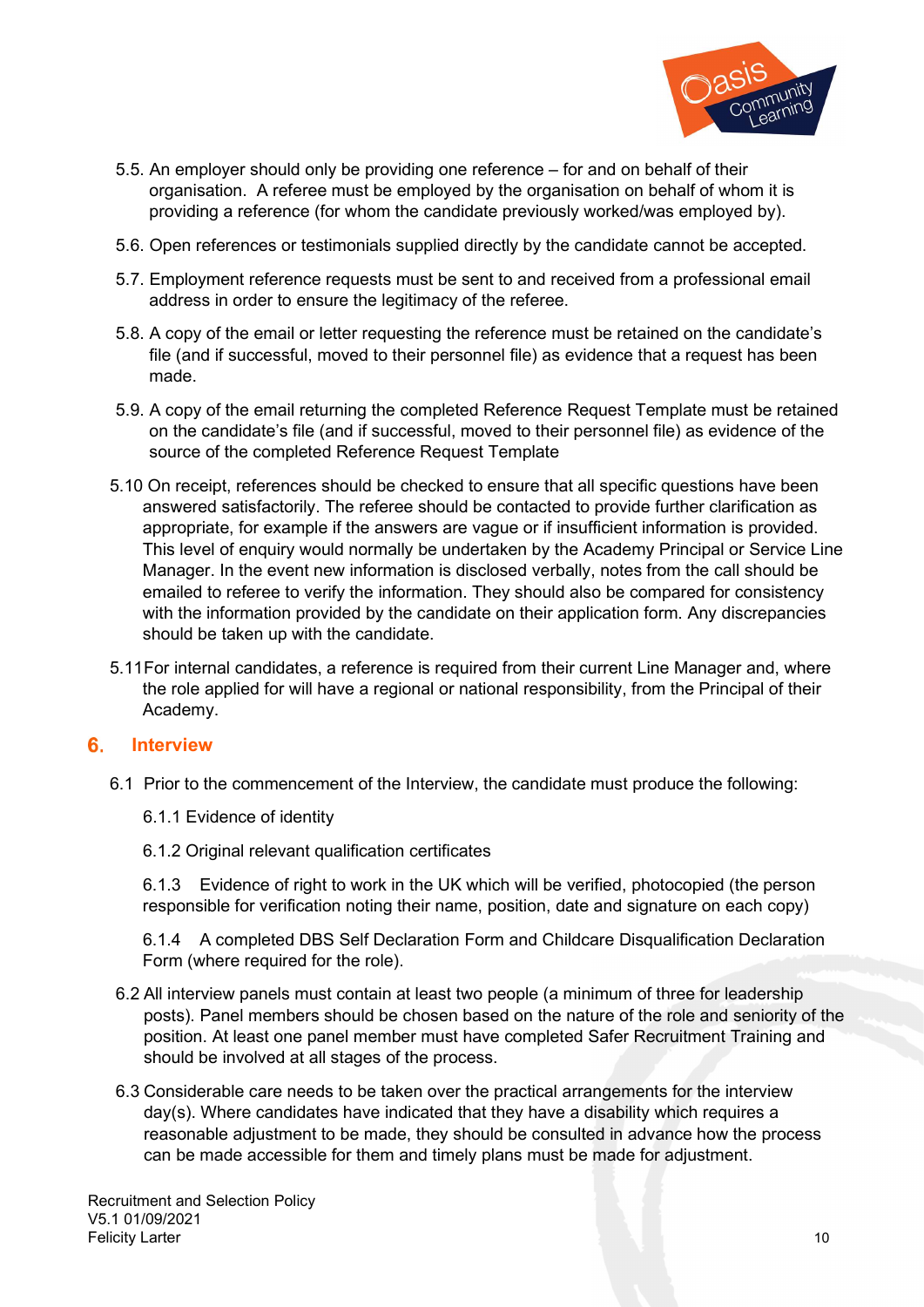

- 6.4 The interview panel should draw up selection criteria taking account of the Job Description and Person Specification (JDPS). They should consider the range of selection activities to be used and should be clear as to how these activities will allow them to apply the criteria. Interview panels should also consider how activities inform candidates of the nature of both the post and the organisation, paying due consideration to areas such as culture and ethos. The candidates should be advised of selection activities prior to the selection day. Where possible/appropriate, students should be involved in the process. While a Skype or telephone interview may be permissible for a preliminary stage, all candidates should normally be interviewed face-to-face.
- 6.5 The interview and selection activities should explore issues relating to safeguarding and promoting the welfare of children. However, safeguarding should be paramount throughout the interview and not simply add-on questions at the end of the interview. Interview Panels should avoid 'hypothetical' safeguarding questions and seek positive examples.
- 6.6 All candidates should be subject to the same selection tasks. Every interview should be structured, and the same questions asked of all candidates. It is however acceptable to ask follow up or probing questions based on a candidate's response.
- 6.7 The panel must ensure that questions are asked, and full and detailed answers are provided (and recorded) regarding:
	- 6.7.1 Any gaps in employment history;

6.7.2 Any anomalies, inconsistences or apparently incomplete information in the Application Form; and

6.7.3 Information disclosed by the candidate on the DBS Self Declaration Form; and

6.7.4 Any concerns arising from or discrepancies identified in the employment references that have been obtained.

- 6.8 Each panel member should complete an evaluation/question sheet in respect of every candidate. Interview notes should be factual, noting candidate responses and performance during the selection process. The responses to each question should be scored based on the stated criteria. All evaluation sheets should be batched with the panel member who has undertaken Safer Recruitment Training clearly identified. Following the completion of all selection activities, a wrap-up session should take place to collate scoring and discuss the performance of each candidate, their strengths and areas of concern and how they meet the requirements set out in the JDPS. Care must be taken to minimise unconscious biases and ensure appointment is based purely on merit.
- 6.9 The successful candidate should provide the "closest fit" to the "ideal person" described in the person specification and, as a minimum, should fulfil all the essential requirements.

#### Offer and Feedback

7.1 Candidates must be notified of the outcome of the selection exercise as soon as possible after the selection day. It is good practice to offer feedback to unsuccessful shortlisted candidates.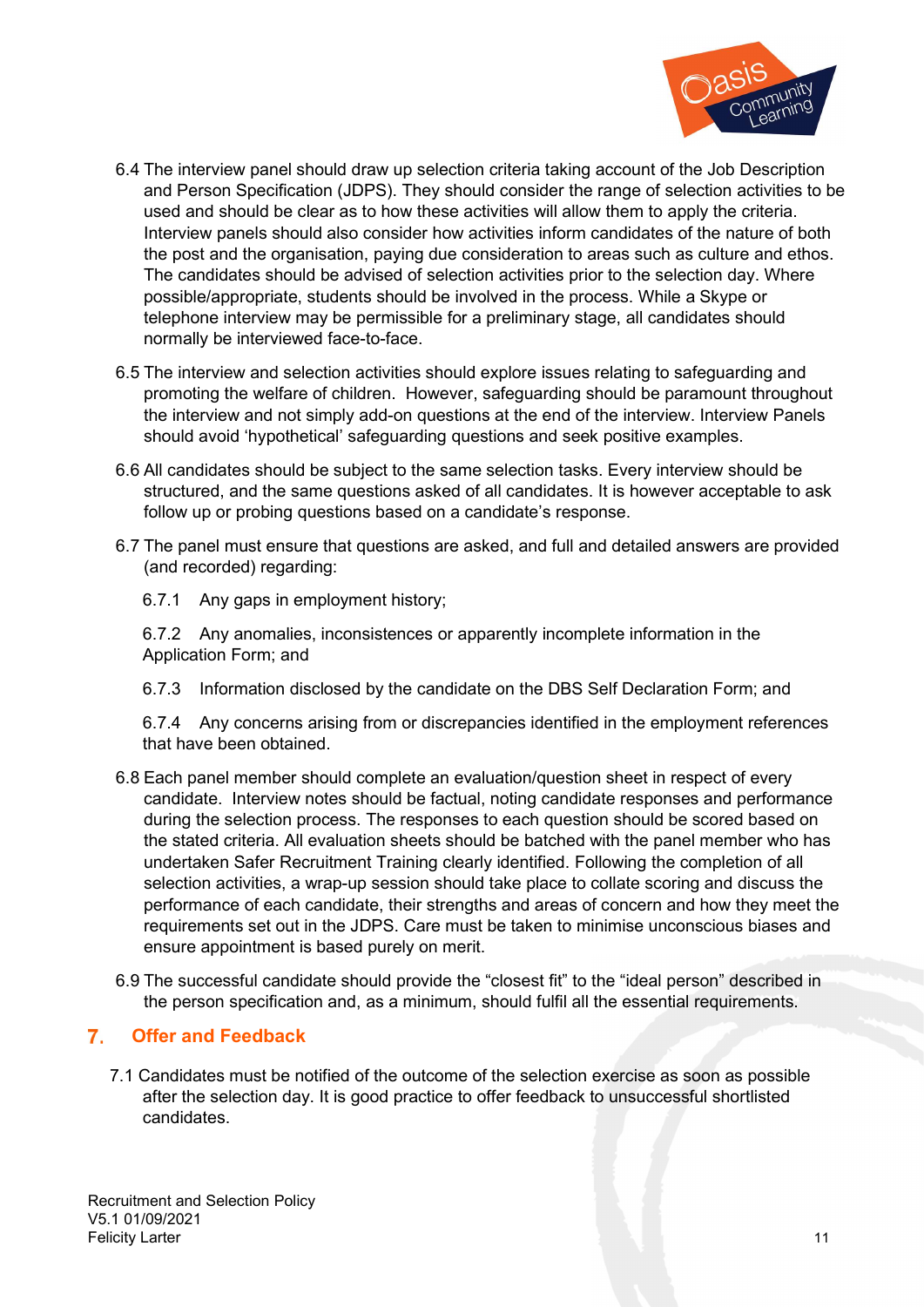

7.2 All offers of employment must be made conditional upon the satisfactory completion of all of the pre-employment checks. An offer of employment must be only be made using the OCL Conditional Offer of Employment Letter (in the Recruitment Toolkit).

#### 8. Document storage and Retention

- 8.1 All interview documentation must be returned to the PD/HR lead for secure storage. Only those who require access for specific and authorised purposes will have access.
- 8.2 All documentation relating to unsuccessful candidates must be securely destroyed after six months.
- 8.3 The successful candidate's Application Form, References, interview and assessment notes and documentation from selection tasks, evidence of identity, right to work and relevant qualifications, Candidate Privacy notice and DBS Self Declaration Form (and Childcare Disqualification Declaration Form – where appropriate) should be transferred to their personnel file.

# 9. Pre-Appointment Checks for Employees

- 9.1 The Principal or Line Manager must ensure that the following pre-appointment checks are undertaken in respect of all employees (which includes casual or zero hours workers, such as invigilators and tutors):
	- 9.1.1 At least two satisfactory references, (see section 5 above).
	- 9.1.2 Confirmation the individual has the right to work in the UK.
	- 9.1.3 Verification of the individual's identity.

9.1.4 Verification of qualifications and/or professional status (when required) necessary/relevant for the post. Original documents must be seen and copied. For teachers, Teaching Regulation Agency service (previously NCTL Teacher Services) must be used to check a teacher's record. This service will provide details of QTS and Induction qualifications, as well as any restrictions or sanctions in place.

9.1.5 Verification that the individual is not subject to a Prohibition Order (via Teaching Regulation Agency, previously NCTL Teacher Services). This check must be undertaken in respect of anyone who is a qualified teacher, even if they are applying for a support staff rather than a teaching staff post.

9.1.6 Verification that individual is not subject of a Section 128 direction (Prohibition from Management Checks) (via Teaching Regulation Agency, previously NCTL Teacher Services'). This check is only relevant for those in a management role. Individuals taking part in 'management" include trustees, heads of service (i.e. finance), principal, any teaching positions on the senior leadership team, and any teaching positions which carry a department headship.

9.1.7 Confirmation the individual has the mental and physical fitness to carry out their work responsibilities (this is undertaken by means of a confidential self-declaration and accompanying questionnaire (New Starter Health Declaration Form and New Starter Health Questionnaire).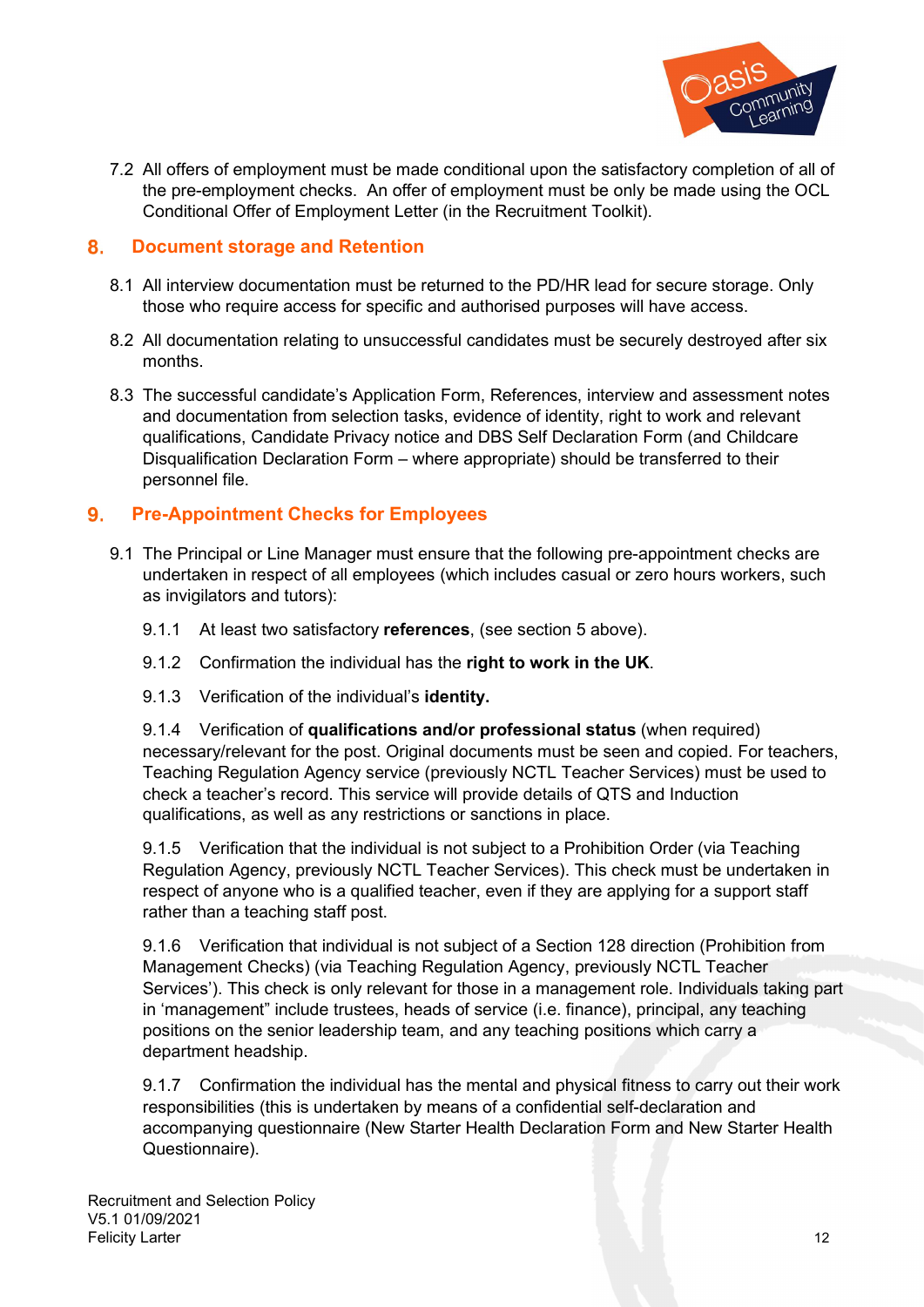

9.1.8 Obtain an enhanced DBS certificate (including barred list information, where appropriate).

9.1.9 Require the individual to provide an overseas criminal record check (often referred to as a 'Certificate of Good Character) in respect of any country where the individual has lived for 6 months or more within the 10 years prior to joining OCL.

9.1.10 Where the individual has worked in a professional capacity (i.e. teacher) outside of the UK, verification that professional regulating authority in that country (or countries) have not imposed any sanctions or restrictions. A restriction/sanction does not currently prevent the person from taking up teaching positions in England, but must be considered as part of your safer recruitment pre-appointment checks to determine their suitability for the position.

9.1.11 Where the individual will be involved in delivering or managing the delivery of child care to children up to an including Reception age during normal school hours, or childcare to children up to the age of 8 outside of normal school, verification that the individual is not "disqualified" contrary to the Child Care Act 2006 and the Childcare (Disqualification) Regulations 2018 (use Childcare Disqualification Declaration in the Recruitment Toolkit).

- 9.2 An offer of employment must remain conditional until all of the above listed checks are satisfactorily completed.
- 9.3 In exceptional circumstances it may be possible to allow an individual to start work in regulated activity before a DBS Certificate is obtained by OCL. The following conditions must be met:
	- 9.3.1 There must be a critical business need; and
	- 9.3.2 A clear Barred List check must be obtained; and
	- 9.3.3 All other pre-employment checks must be satisfactory; and
	- 9.3.4 The individual must not work without appropriate supervision; and
	- 9.3.5 A Risk Assessment must be completed.

#### PART TWO: Vetting and barring checks for agency/supply staff, trainee teachers, volunteers, peripatetic staff, contractors, hub councillors and trustees

# 1. Agency/supply staff

- 1.1 The following requirements apply to all supply/agency staff, irrespective of the length of their engagement by the Academy or National Service, this is because the law does not differentiate between supply for one day or one week – the requirements are the same.
- 1.2 Supply agencies are required to carry out the same level of checks as OCL undertakes for its employees (see Part 1 above). The Academy and/or Service Line Manager must obtain written confirmation that the supply agency has undertaken all of these checks, appropriately store such written evidence and ensure that this is recorded in the appropriate SCR.
- 1.3 Paragraph 19(2)(a)(ii) of The Education (Independent School Standards) Regulations 2014 provides that an agency/supply worker may not commence work until OCL has been provided with a copy of the agency/supply worker's enhanced DBS certificate.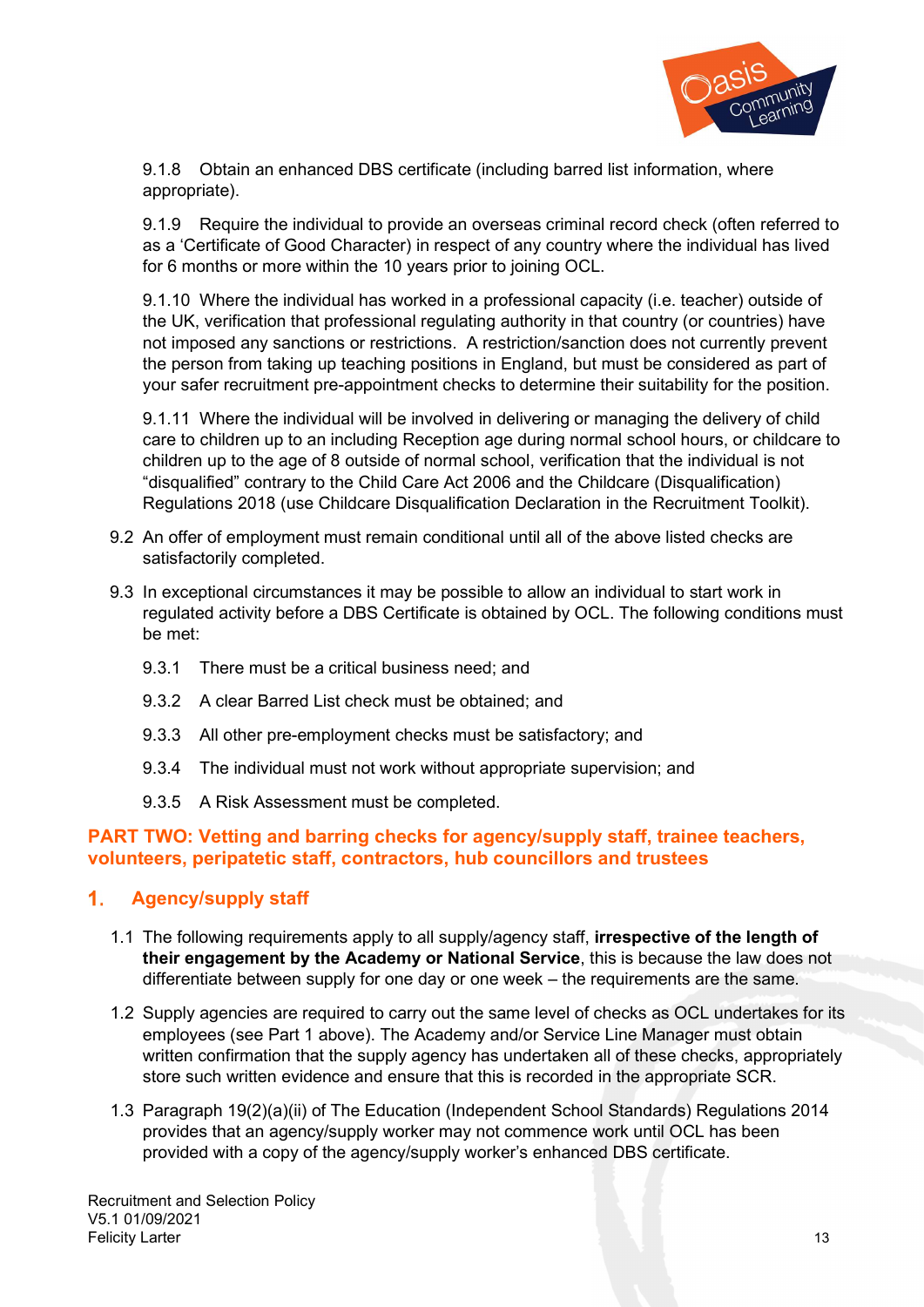

- 1.4 If the agency/supply worker has not worked in an education setting in the 3 months prior to working at OCL then their Enhanced DBS Certificate must not be more than 3 months old.
- 1.5 The Academy/line manager must also check that the person presenting themselves for work is the same person on whom the checks have been made by checking their photo identification upon arrival.
- 1.6 When using agency members of staff, Academies/line managers must ensure they are complying fully with the Agency Worker Regulations 2010, guidance can be provided by the PD Business Partner for your region.
- 1.7 If an agency/supply worker is to be appointed to the organisation as an employee, the line manager or academy must ensure that all of the requirements of Part One of this Policy have been met. It is not sufficient to rely upon the checks or assessments undertaken by the supply agency (save that the DBS Certificate may be transferred/ported). The SCR must be completed accordingly and the all supporting evidence must be placed on a personnel file.

#### 2. Trainee/student teachers

- 2.1 Where a trainee is on a salaried scheme, OCL must undertake the same checks as are required for employees (see Part 1).
- 2.2 Where trainee teachers are fee-funded, the initial teacher training provider must carry out the same level of checks as OCL undertakes for employees (Part 1). The Academy must seek obtain written confirmation that the initial teacher training provider has undertaken all of these checks and has judged the trainee suitable to work with children, appropriately store such written evidence. Whilst the training provider may not be at liberty to share evidence of the checks having been completed (e.g. to provide a copy of the DBS certificate or evidence of right to work), the Academy is entitled to and should (in addition to obtaining confirmation from the provider that it has undertaken all of the Part 1 checks) request evidence direct from the trainee teacher to satisfy the requirements of Part 1. Such evidence should be stored by the Academy and the SCR updated accordingly.

#### Volunteers

- 3.1 Volunteers make a significant contribution to our organisation. They will be seen by students as safe and trustworthy and as such, it is necessary to check their suitability to work with children and young people. However, a common sense approach must be taken based on the role, level of contact and frequency of volunteering (e.g. one off school trip support versus a more ongoing role).
- 3.2 If a volunteer is helping out on a one-off basis (i.e. school trip or event) they must be supervised by an OCL employee throughout their time with us and should be treated as a "visitor".
- 3.3 If a volunteer will be **unsupervised** or taking part in an overnight activity (i.e. school camp) then you must obtain an Enhanced DBS Certificate with Barred List Check.
- 3.4 If a volunteer is supervised but helping out on a regular basis (more than 3 occasions a month) then you must obtain an Enhanced DBS Certificate without Barred List Check. You must also regularly monitor the arrangements to ensure that with familiarity and the passing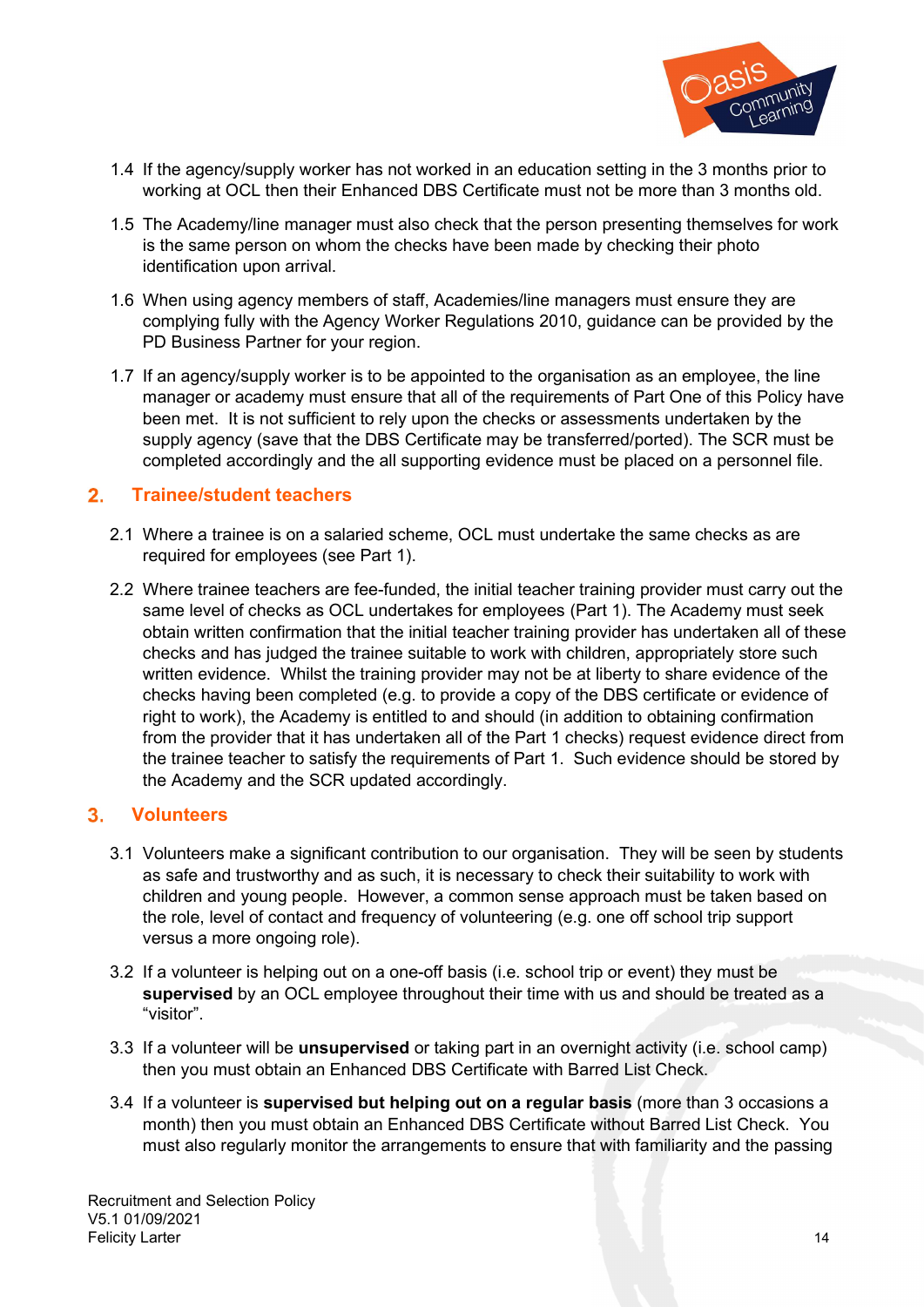

of time, the volunteer is not being left to work unsupervised, in which case, you must conduct a Barred List Check.

3.5 Prior to commencing the volunteer arrangements, the Academy must:

3.5.1 Obtain a completed Volunteer Application Form; and

3.5.2 Conduct a short interview to include the provision of information about the Academy, its requirements and expectations of the volunteer, safeguarding questions (including relating to why the volunteer wishes to be involved with the academy); and

3.5.3 Obtain from the volunteer a signed Volunteer Agreement; and

3.5.4 Obtain an Enhanced DBS Certificate (and Barred List Check where required - see above); and

3.5.5 Require them to undertake the Hays Safeguarding Training; and

3.5.6 Obtain evidence of the volunteer's identity; and

3.5.7 Obtain 2 professional references; and

3.5.8 Verify the volunteers mental and physical fitness to carry out the role they have volunteered for; and

3.5.9 Where the individual will be involved in delivering or managing the delivery of child care to children up to an including Reception age during normal school hours, or childcare to children up to the age of 8 outside of normal school, verification that the individual is not "disqualified" contrary to the Child Care Act 2006 and the Childcare (Disqualification) Regulations 2018 (use Childcare Disqualification Declaration in the Recruitment Toolkit)

- 3.6 Under no circumstances should a volunteer in respect of whom no checks have been obtained be left unsupervised or allowed to work in regulated activity.
- 3.7 Volunteer information should also be recorded on the SCR and all documentary evidence appropriately stored in a volunteer personnel file.

# **4. Contractors**

- 4.1 Contractors are those who supply services to the Academy (i.e. Building contractors, Cleaning companies, School Improvement Consultants, Professional Coaches/Mentors) or to the students (i.e. Art Therapist, School Nursing Service, Educational Psychologists, Counsellors, peripatetic music teachers or tutors) which require them to come on to the Academy's site to provide services to the Academy or its students. They may be paid for by the Academy, by OCL, by parents/carers via the local authority or other government funding. The important thing to remember is that may often have regular or unsupervised access to the Academy's site and therefore its students.
- 4.2 If a contractor attends on a one-off basis (i.e. to fix a piece of equipment or to deliver a training event) they must be supervised by an OCL employee throughout their time on site and treated as a "visitor" (the following requirements do not therefore apply).
- Recruitment and Selection Policy 4.3 If the Academy is directly procuring the services of a contractor (e.g. professional coach or mentor, therapists, educational psychologists, sports coaches) they must ensure that the terms of the contract are recorded in writing (seek advice and assistance from the PD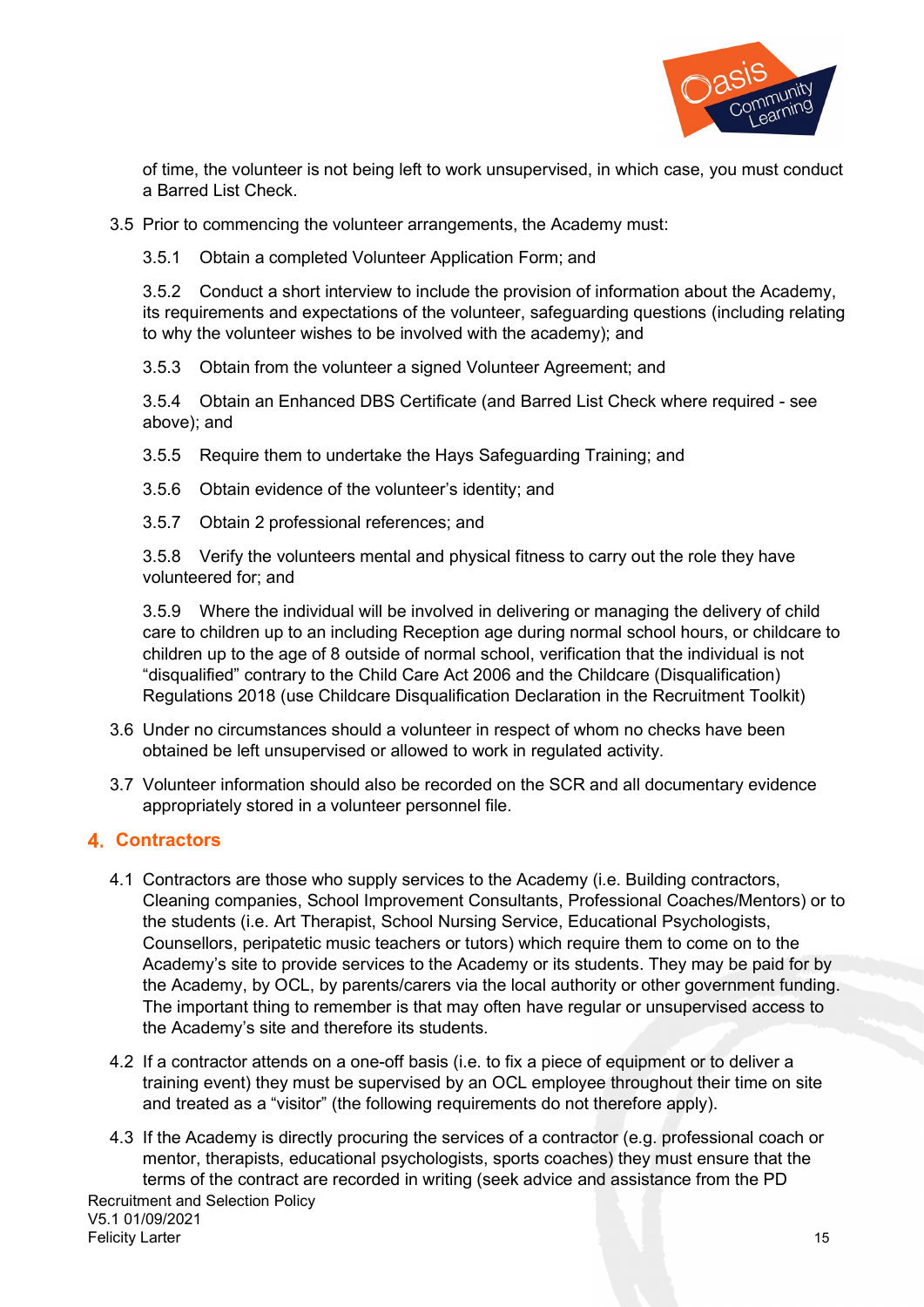

Business Partner in your region) and that the requirements set out in paragraph 4.7 below are contained within the contract.

- 4.4 If the contractor has been procured nationally/by OCL (e.g. Sodexho) on behalf of the Academy, the Academy must ensure that it obtains written confirmation from the contractor that the requirements set out in paragraph 4.7 below have been satisfied by the contractor in respect of each of the individuals it supplies to perform the contract.
- 4.5 If the contractor is provided by/funded by the local authority (e.g. Social workers, therapists/counsellor) then the Academy should obtain written confirmation from the local authority that it has undertaken appropriate vetting and barring checks and considers the individuals it provides/funds as suitable to work with children and young people. To support this, these individuals must produce their Local Authority ID card (and for Social Workers, their Health and Care Professionals Card (HCPC) to the Academy on request. The Local Authority is unlikely to confirm the names of all the individuals it may or will send to the Academy due to size and fluctuation of its workforce.
- 4.6 In many Academies, parents/carers of the Academy pay for music lessons and/or tutoring to be delivered to their child during the school day. These individuals contract directly with the parent/carer and the Academy has no direct involvement in the arrangements. However, by permitting these Peripatetic Staff access to the Academy and to its students; through advertising or facilitating the advertisement of the services of these Peripatetic Staff, the Academy takes on a responsibility for ensuring that these individuals are suitable to work with children and young people.
- 4.7 If you are unsure who or what funds the contractors' services to the Academy or its students then you should seek advice from your regional PD Business Partner.
- 4.8 The following checks are required of each individual who performs the contract:
	- 4.8.1 Identity;
	- 4.8.2 Medical fitness to perform the contract:
	- 4.8.3 Right to work in the UK;
	- 4.8.4 Relevant qualifications to perform the contract;
	- 4.8.5 Disclosure & Barring Certificate:

| The individual will be:   | "Temporary" or<br>"occasional" (which<br>means 3 days or less in<br>a 30 day period) | <b>Regularly (which</b><br>means on more than 3<br>days in a 30 day<br>period) | Unknown (for example<br>a call down/reactive<br>supply contract) |
|---------------------------|--------------------------------------------------------------------------------------|--------------------------------------------------------------------------------|------------------------------------------------------------------|
| Unsupervised by OCL staff | <b>Enhanced DBS</b><br>without Barred List<br>Check                                  | Enhanced DBS with Barred List Check                                            |                                                                  |
| Supervised by OCL staff   | No DBS or Barred List<br>check required (treat<br>as a "Visitor")                    | <b>Enhanced DBS</b><br>without Barred List<br>Check                            | <b>Enhanced with Barred</b><br>List Check                        |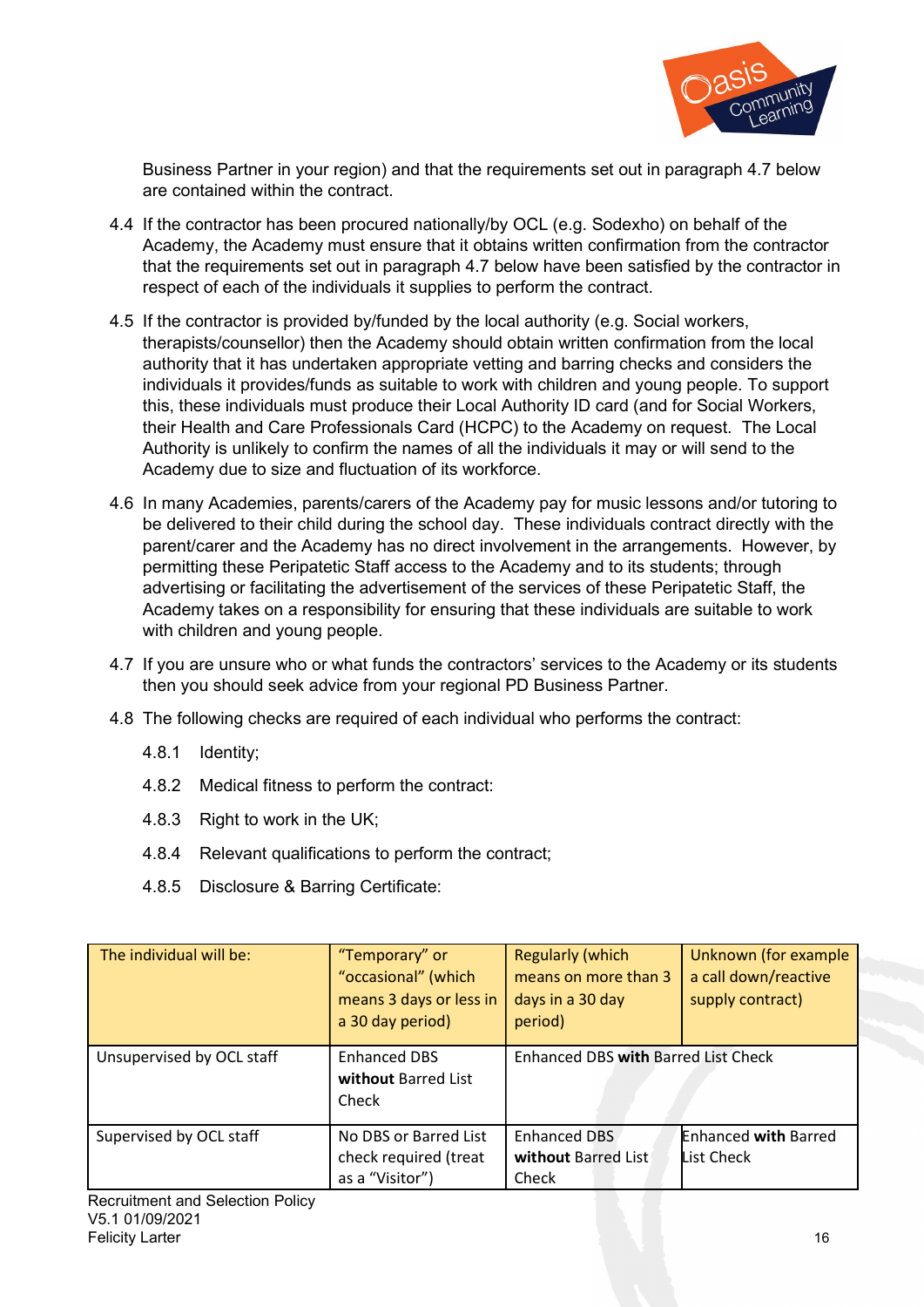

| The individual will be:                                                                                                                                                   | "Temporary" or<br>"occasional" (which<br>means 3 days or less in<br>a 30 day period)                                                                                                            | <b>Regularly (which</b><br>means on more than 3<br>days in a 30 day<br>period) | Unknown (for example<br>a call down/reactive<br>supply contract) |  |
|---------------------------------------------------------------------------------------------------------------------------------------------------------------------------|-------------------------------------------------------------------------------------------------------------------------------------------------------------------------------------------------|--------------------------------------------------------------------------------|------------------------------------------------------------------|--|
| Building and maintenance (not<br>engaged in regulated activity)                                                                                                           | <b>Enhanced DBS without Barred List Check</b><br>(plus requirement in contract for appropriate site supervision of staff (eg)<br>by foreman) and/or appropriate exclusion/secure working zones) |                                                                                |                                                                  |  |
| Providing advice or guidance on<br>physical, emotional or<br>educational well being                                                                                       | <b>Enhanced DBS</b><br>without Barred List<br>Check                                                                                                                                             | Enhanced DBS with Barred List Check                                            |                                                                  |  |
| Providing personal care<br>including helping a child with<br>eating, drinking, toileting,<br>washing, bathing or dressing for<br>reasons of age, illness or<br>disability | <b>Enhanced DBS with</b><br><b>Barred List Check</b>                                                                                                                                            | <b>Enhanced DBS with Barred List Check</b>                                     |                                                                  |  |
| Providing healthcare as, or<br>under the direction or<br>supervision of, a regulated<br>health care professional                                                          | <b>Enhanced DBS with</b><br><b>Barred List Check</b>                                                                                                                                            | <b>Enhanced DBS with Barred List Check</b>                                     |                                                                  |  |
| Driving a vehicle only for<br>children                                                                                                                                    | <b>Enhanced DBS</b><br>without Barred List<br>Check                                                                                                                                             | Enhanced DBS with Barred List Check                                            |                                                                  |  |

4.8.6 Where the individual has lived/worked outside of the UK for more than 6 months in the previous 10 years, a certificate of good conduct (or equivalent) from each country is required.

- 4.9 If the contractor is self-employed or unable to obtain the appropriate DBS Certificate (and/or Barred List Check, where required), the Academy should undertake the appropriate check directly and re-charge this to the contractor.
- 4.10 If the contractor is self-employed then the Academy must also obtain and retain a home or business address and contact number for auditing purposes.
- 4.11 The Academy should undertake the above checks at the commencement of a contract or annually (whichever is more frequent) to ensure that the data held by the Academy is up to date. Confirmation that the above checks have been completed must be recorded on the SCR.

#### 5. Hub Councillors

5.1 Hub Councillors are volunteers and therefore the arrangements for their appointment whilst often organised nationally/regionally by Hub colleagues, must follow the provisions of this policy relating to Volunteers.

Recruitment and Selection Policy V5.1 01/09/2021 **Felicity Larter 17** and 17 and 17 and 17 and 17 and 17 and 17 and 17 and 17 and 17 and 17 and 17 and 17 and 17 and 17 and 17 and 17 and 17 and 17 and 17 and 17 and 17 and 17 and 17 and 17 and 17 and 17 and 17 and 17 and 1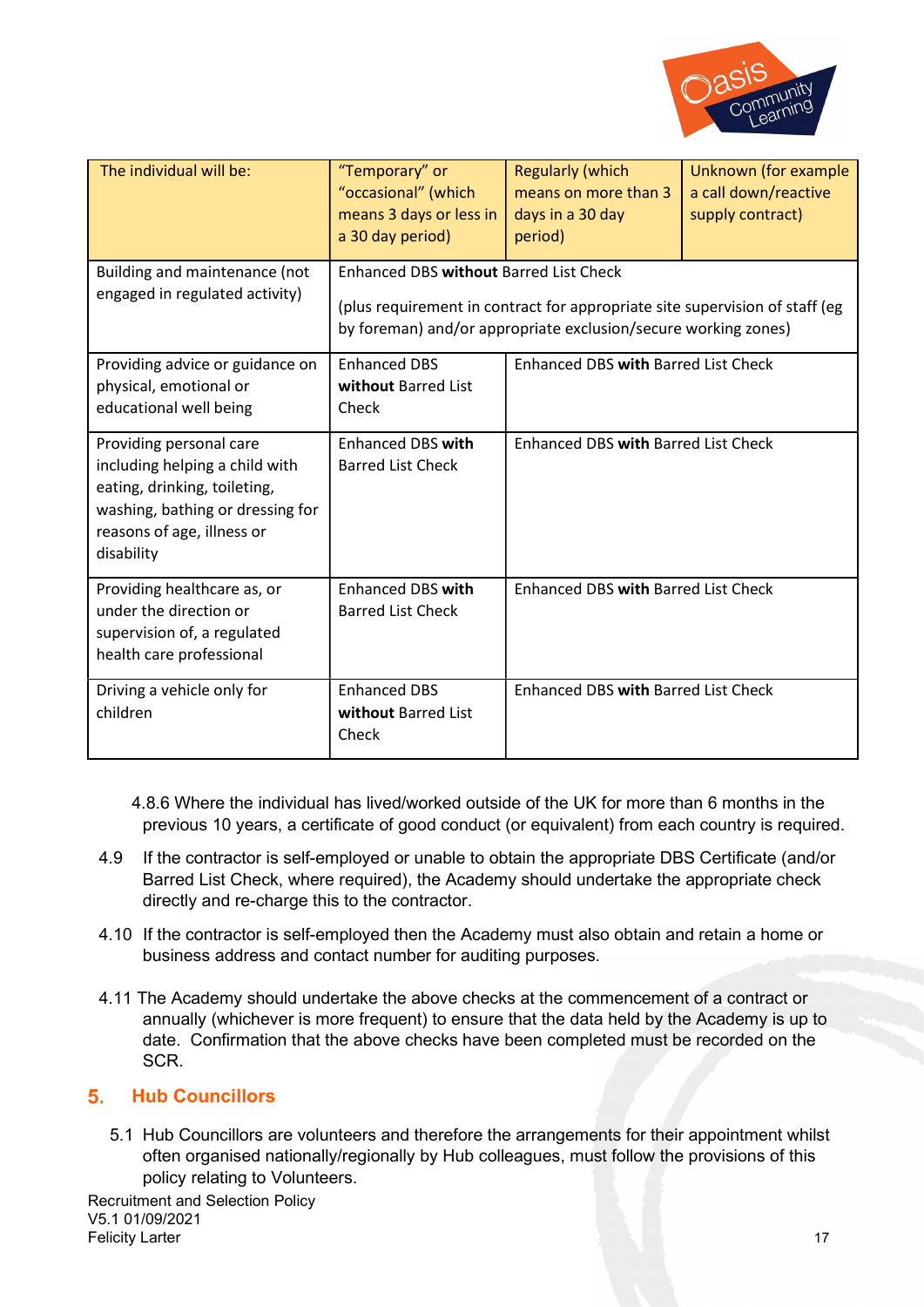

5.2 OCL considers it good practice for all Hub Councillors to have an enhanced DBS Disclosure without barred list check) and therefore it is policy to do so. A barred list check must only be undertaken if the individual is engaged in regulated activity. Whilst Hub Councillors often have very limited access to students, consideration should be given to circumstances when Hub Councillors may be asked/required to undertake or be involved in student facing activities, such as Student Voice, leading or supervising student activities or lesson observations which may give rise to unsupervised access/regulated activity.

#### 6. Trustees

6.1 The recruitment and appointment of OCL's trustees is undertaken by National Office which is responsible for maintaining the National Office SCR.

# PART THREE: Recruitment of Ex-Offenders

- 1. OCL will not unfairly discriminate against any applicant for employment on the basis of their criminal record or other information revealed. OCL makes appointment decisions on the basis of merit and ability. If an applicant has a criminal record this will not automatically debar him/her from employment. Instead, each case will be decided on its merits in accordance with the objective assessment criteria set out in paragraph 4 below.
- 2. All posts within OCL are, (by reason of The Rehabilitation of Offenders Act 1974 (Exceptions) Order 1975 (as amended)) exempt from the provisions of the Rehabilitation of Offenders Act 1974. This means that all applicants for employment with OCL will be asked to disclose if they have any convictions, cautions, reprimands or final warnings that are not "protected" as defined by the Rehabilitation of Offenders Act 1974 (Exceptions) Order 1975 (as amended in 2013 and 2020). Any applicant who is unsure as to whether a conviction, caution, reprimand or final warning is or is not "protected" should consult the Ministry of Justice website.
- 3. A failure to disclose a non-protected caution or conviction may lead to an application being rejected or, if the failure is discovered after employment has started, may lead to summary dismissal on the grounds of gross misconduct. A failure to disclose a previous conviction may also amount to a criminal offence.
- 4. In the event that relevant information (whether in relation to previous convictions or otherwise) is volunteered by an applicant during the recruitment process or obtained through a disclosure check, OCL will consider the following factors before reaching a recruitment decision:
	- (a) whether the conviction or other matter revealed is relevant to the position in question;
	- (b) the seriousness of any offence or other matter revealed;
	- (c) the length of time since the offence or other matter occurred;
	- (d) whether the applicant has a pattern of offending behaviour or other relevant matters;
	- (e) whether the applicant's circumstances have changed since the offending behaviour or other relevant matters; and
	- (f) the circumstances surrounding the offence and the explanation(s) offered by the convicted person.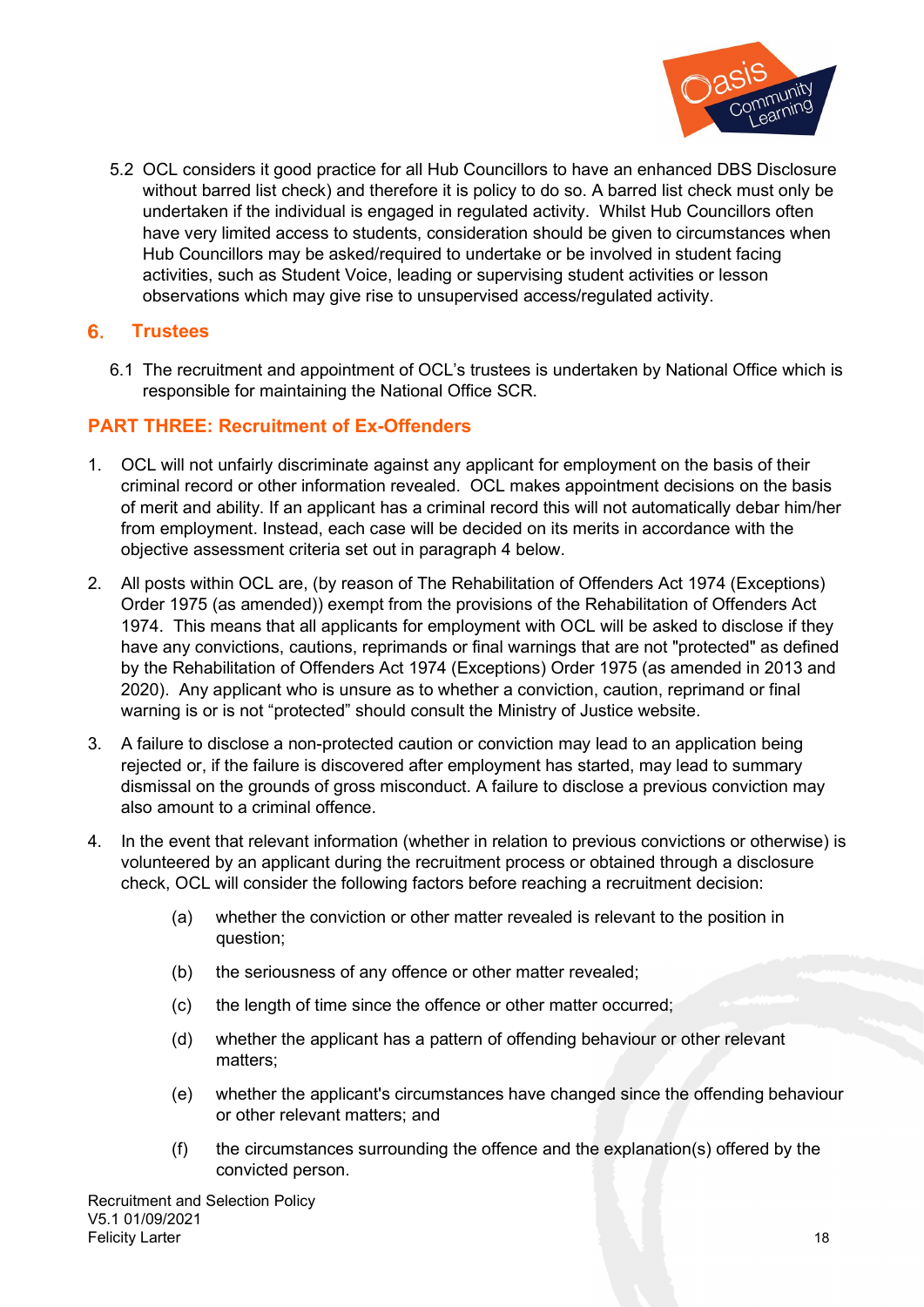

- 5. OCL will carry out a DBS Risk Assessment of Caution, Conviction or Reprimand with reference to the criteria set out above. The assessment form must be completed and signed by the Principal at the Academy or the National Service Line Manager and approved by the Regional PD Business Partner.
- 6. If the post involves regular contact with children, it is OCL's normal policy to consider it a high risk to employ anyone who has been convicted at any time of any of the following offences: murder, manslaughter, rape, other serious sexual offences, grievous bodily harm or other serious acts of violence, class A drug related offences, robbery, burglary, theft, deception or fraud.
- 7. If the post involves access to money or budget responsibility, it is OCL's normal policy to consider it a high risk to employ anyone who has been convicted at any time of robbery, burglary, theft, deception or fraud.
- 8. If the post involves some driving responsibilities, it is OCL's normal policy to consider it a high risk to employ anyone who has been convicted of dangerous driving or of an offence of driving under the influence of alcohol or drugs, within the last 10 years
- 9. If an applicant wishes to dispute any information contained in a Disclosure, he/she can do so by contacting the DBS direct. In cases where the applicant would otherwise be offered a position were it not for the disputed information, OCL will, where practicable, defer a final decision about the appointment until the applicant has had a reasonable opportunity to challenge the Disclosure information.

# PART FOUR: Handling of DBS Certificate information

- 1. As an organisation using the Disclosure and Barring Service (DBS) checking service to help assess the suitability of applicants for positions of trust, OCL complies fully with the DBS code of practice regarding the correct handling, use, storage, retention and disposal of certificates and certificate information.
- 2. It also complies fully with its obligations under the UK General Data Protection Regulation (GDPR), Data Protection Act 2018 and other relevant legislation pertaining to the safe handling, use, storage, retention and disposal of certificate information and has a written policy on these matters, which is available to those who wish to see it on request.
- 3. Certificate information will be kept securely, in lockable, non-portable, storage containers with access strictly controlled and limited to those who are entitled to see it as part of their duties.
- 4. In accordance with section 124 of the Police Act 1997, certificate information is only passed to those who are authorised to receive it in the course of their duties. We maintain a record of all those to whom certificates or certificate information has been revealed and it is a criminal offence to pass this information to anyone who is not entitled to receive it.
- 5. OCL is entitled to retain a copy of the DBS certificate for the purposes of OFSTED inspection and to demonstrate 'safer recruitment' practice for the purpose of safeguarding audits. This practice will be compliant with the Data Protection Act, Human Rights Act, UK General Data Protection Regulation (GDPR).
- 6. Certificate information is only used for the specific purpose for which it was requested and for which the applicant's full consent has been given.